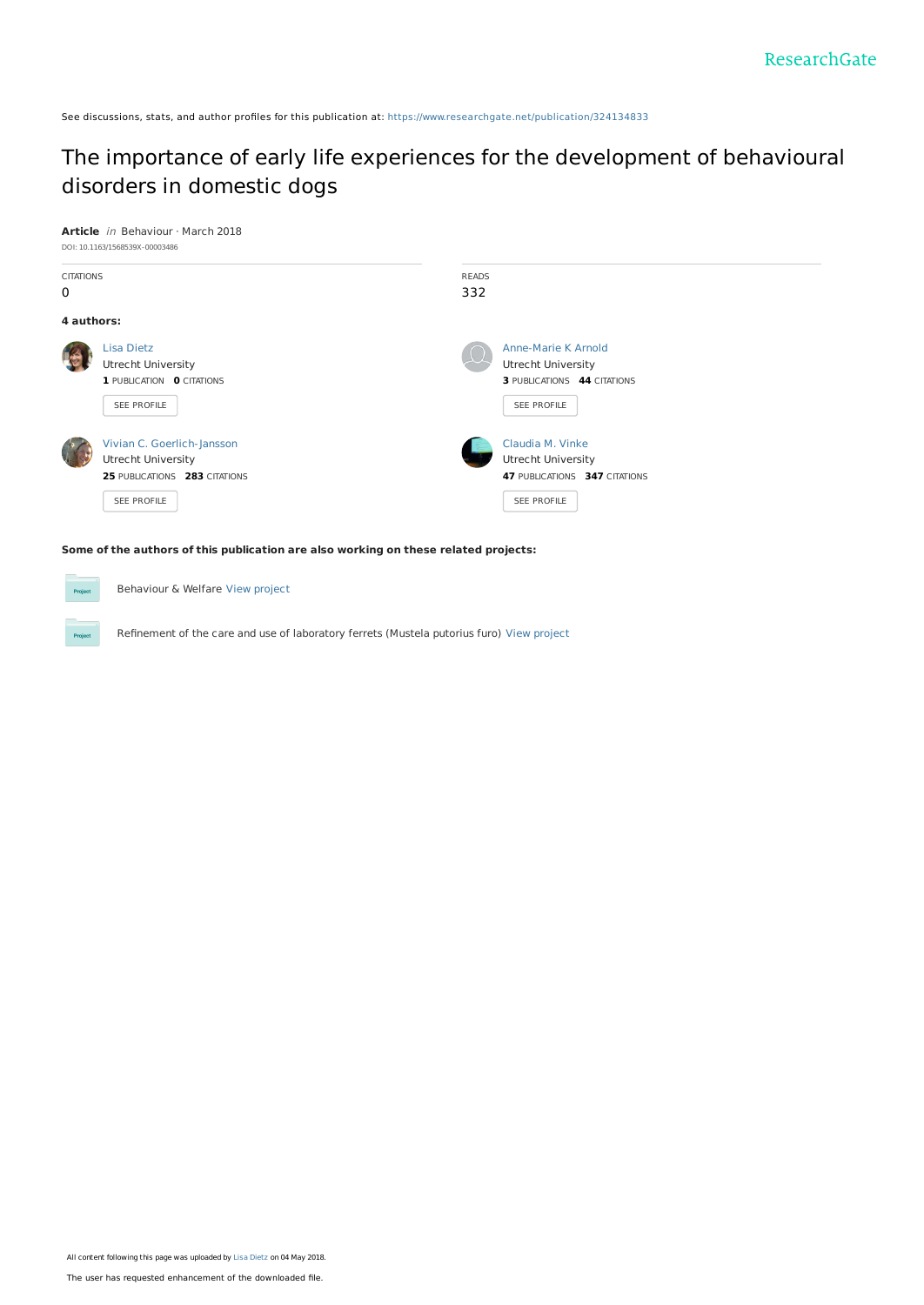

**Behaviour** 

*Review*

# **The importance of early life experiences for the development of behavioural disorders in domestic dogs**

## **Lisa Dietz** <sup>a</sup>*,*<sup>∗</sup> , **Anne-Marie K. Arnold** <sup>b</sup> , **Vivian C. Goerlich-Jansson** <sup>b</sup> **and Claudia M. Vinke** <sup>b</sup>

<sup>a</sup> Department of Pathobiology, Faculty of Veterinary Medicine, Utrecht University, Utrecht, The Netherlands  $b$  Department of Animals in Science & Society, Faculty of Veterinary Medicine,<br>Utrecht University, Utrecht, The Netherlands \*Corresponding author's e-mail address: [l.dietz@uu.nl](mailto:l.dietz@uu.nl) Received 12 January 2018; initial decision 19 February 2018; revised 19 March 2018; accepted 20 March 2018

#### **Abstract**

Behavioural disorders are a major reason for euthanasia and sheltering of pet dogs. The prevention and treatment of behavioural disorders requires a better understanding of the underlying causes. Early life experiences, such as maternal care, attachment and socialisation, have long lasting and serious consequences for the behavioural and physiological development of an individual. The complex interplay between these factors is likely to have consequences for the future dog-owner bond and the vulnerability to develop behavioural disorders. Here, we summarise the current literature on the interactions between maternal care, attachment formation, and the sensitive socialisation period and their potential consequences on adult dog behaviour. Based on the findings we highlight gaps in knowledge and provide suggestions for future research which are necessary to formulate recommendations for pet dog breeding and socialisation.

#### **Keywords**

maternal care, attachment, socialisation, behavioural development, behavioural disorders, dog breeding, HPA, adolescence.

## **1. Introduction**

Aggression, anxiety and separation related behavioural disorders are commonly seen in pet dogs worldwide, with a high impact for the owner and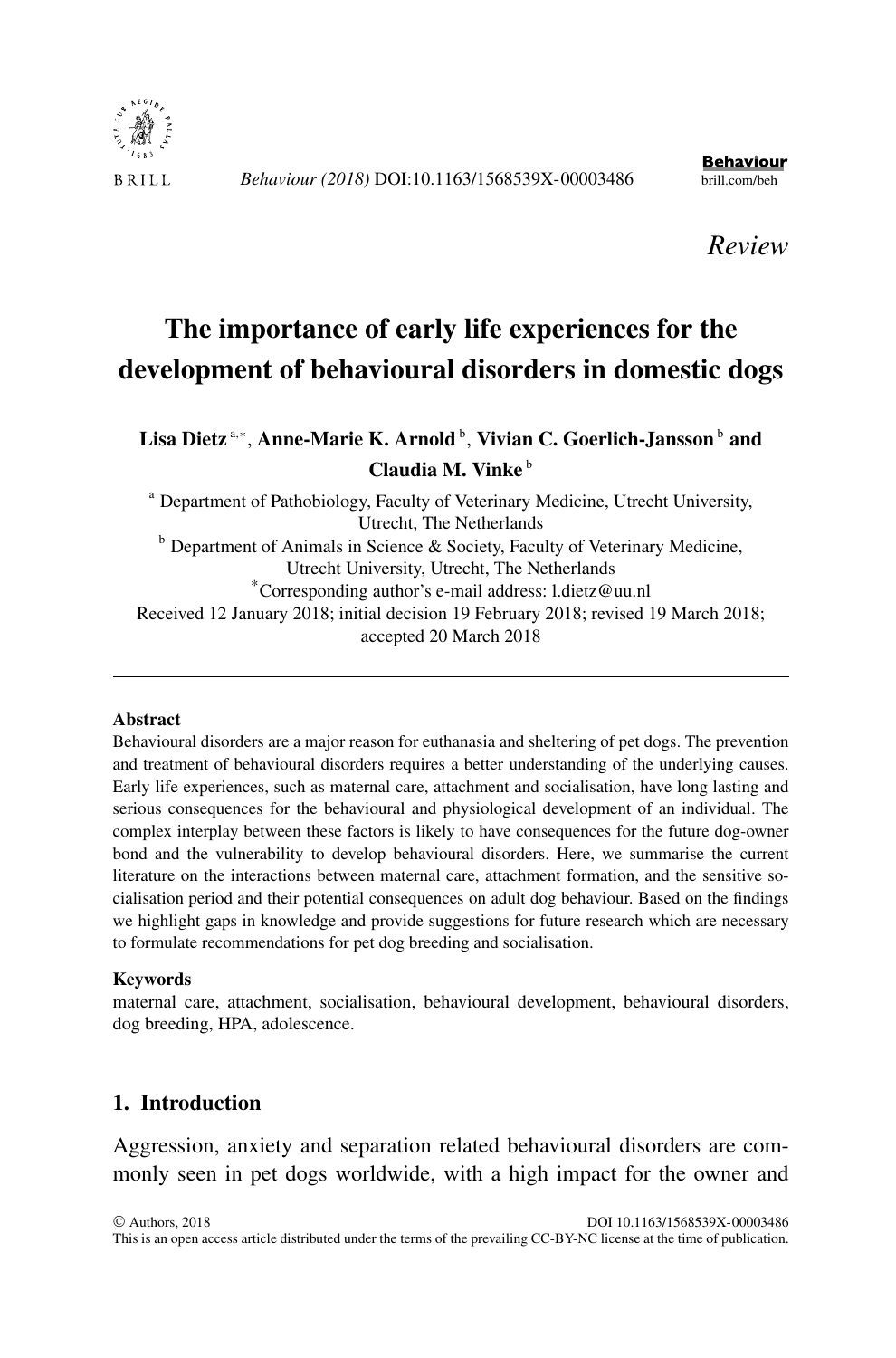society (Voith, 2009). In the United States, Canada, Australia and Finland, about 70% of the dogs referred to a behavioural clinic are diagnosed with behavioural disorders related to aggression, while separation related behavioural disorders are seen in 9–19% of dogs and anxiety in 14–21% (Denenberg et al., 2005; Bamberger & Houpt, 2006; Tiira et al., 2016). These behavioural disorders have been demonstrated to be the main cause for sheltering in 11–34% of sheltered dogs and the main reason for 10–16% of euthanasia requests (Lambert et al., 2015). Note that we distinguish 'problem behaviour' (normal behaviour for the dog yet unwanted behaviour for the owner) and behavioural disorders (pathological behaviours excessive in frequency, duration and/or intensity and/or applied in the wrong context). These terms are used interchangeably in the literature, but here we focus on pathological behaviour, which substantially decreases an individual's capacity to cope with its environment.

In The Netherlands, and probably in other western European countries as well, the demand for dog pups largely exceeds the capacity of national breeders to produce litters (Four Paws, 2013). About 150 000 new pups are obtained by owners in the Netherlands each year, of which only 40% are bred by Dutch breeders (Feiten en Cijfers, HAS Hogeschool & Faculteit Diergeneeskunde, 2015). This high demand has led to the establishment of both legal and illegal networks that import pups to western European countries, with low regard for adequate vaccinations, weaning age or socialisation programs (Van Uhm, 2010; Four Paws, 2013). Puppies sold through these networks are often bred in large puppy mills, where they stay in small cages and are weaned and transported at an early age (Van Uhm, 2010). During this age period social and non-social stimulation is essential for a normal behavioural development, enabling a young pup to adapt to a new environment and the regular challenges within, as will be discussed in this review. This stimulation, however, is difficult to realise in puppy mills and trading networks due to their magnitude and prevailing housing and transport conditions.

A recent review on the behaviour of dogs originating from commercial breeders, puppy farms and pet stores, highlights the increased incidence of behavioural disorders such as fear and aggression towards other dogs and humans in commercially bred dogs (McMillan, 2017). One study categorised breeders as "responsible" or "irresponsible" based on the outcome of 11 questions (e.g., number of available litters, age of pup at purchase, was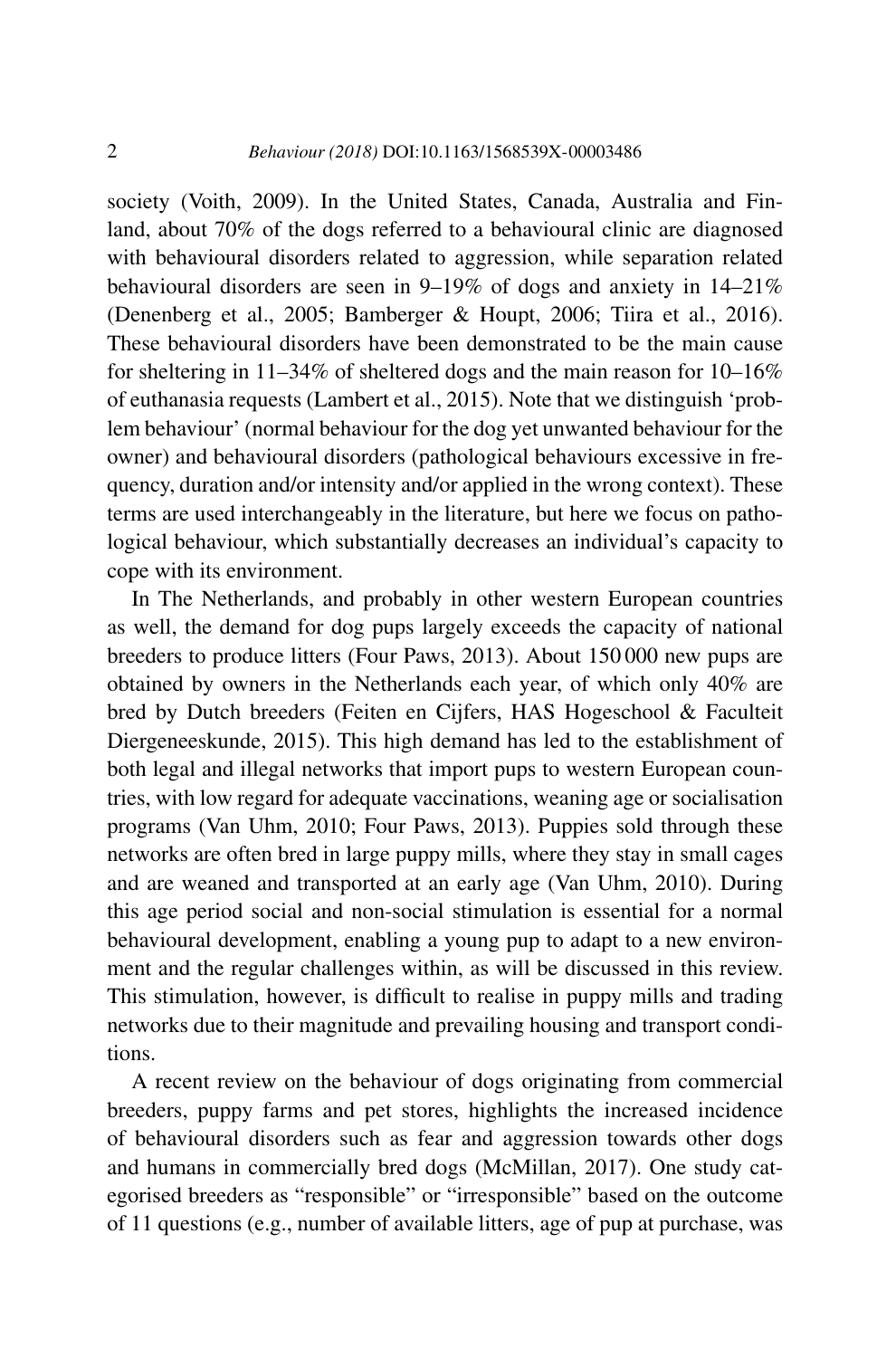mother dog seen interacting with her pups) and found that the prevalence of aggression and separation related behavioural disorders is higher in dogs obtained from irresponsible breeders (Gray et al., 2016). The increased incidence of behavioural disorders in commercially bred dogs may be caused by a lack of appropriate stimulation during early life (Jagoe, 1994 in Serpell & Jagoe, 1995). Thus, in addition to other major factors influencing behaviour, such as genetics (Houpt, 2007) and responsible ownership (Jagoe & Serpell, 1996), the early life experiences of the pup play a major role in its further behavioural development (Wilsson, 2016). While research on domestic dogs is scarce, studies on primates and rodents corroborate the importance of the early life phase in shaping the individual phenotype (Harlow et al., 1971; Sanchez et al., 2001). Especially negative experiences or insufficient stimulation, as well as minimal maternal care and attachment, have been shown to increase the chance for the development of behavioural disorders. This review focusses on the domestic dog, while literature on other mammal species is incorporated as well, to highlight research areas potentially of interest.

In most mammal species, the attachment bond between infants and their mother is established before and during the so called sensitive period for socialisation in early postnatal life (Bowlby, 1958, 1982; Ainsworth, 1978; Carter, 1998). During this crucial period, interactions with the social environment shape the neuronal and behavioural profiles of an individual (Weaver, 2009; Roth & David Sweatt, 2011; Sachser et al., 2013). Although the central nervous system retains some level of plasticity in adult life, its capacity for adjustments based on experiences is substantially greater during the sensitive period for socialisation (Knudsen, 2004).

Scott & Fuller (1965) were the first to investigate the early sensitive period for socialisation in dogs. Since then this topic has attracted much attention, but experimental research is scarce partly due to ethical considerations which arose as soon as the impact and consequences of social deprivation for the experimental animals involved became clear. The majority of the existing literature on the importance of early life experiences in domestic dogs describes the human-dog relationship and compares human-dog attachment with human-infant attachment. The mother-pup bond and its interactions with the subsequent socialisation period, as well as its influence on the development of behaviour, has not been studied in much detail so far (but see Previde et al., 2009 and Mariti et al., 2014). In addition, studies on behavioural patterns of human-dog attachment bonds in connection to the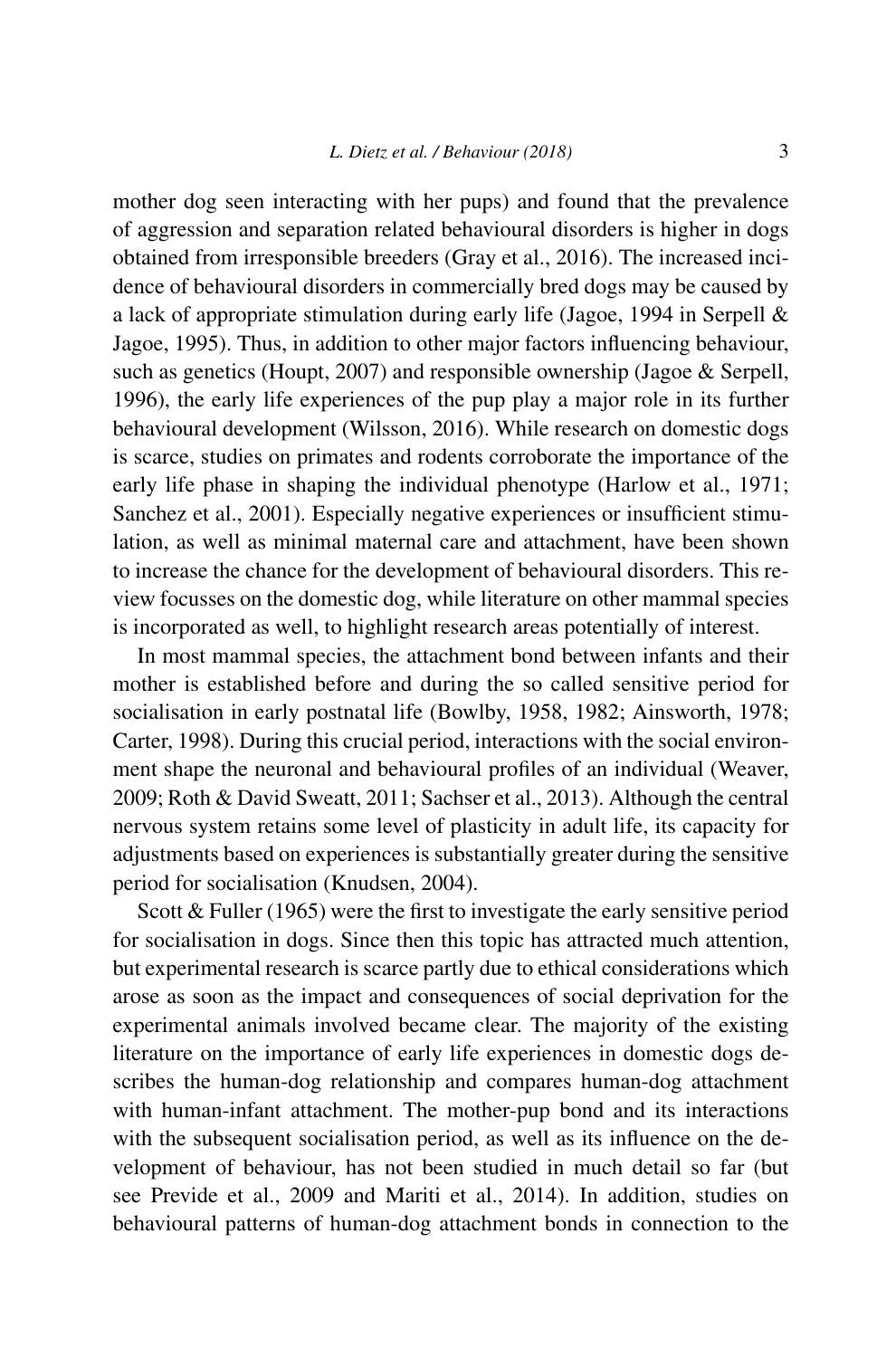quality and/or quantity of mother dog-pup attachment are lacking. Especially the formation of the attachment bond of a pup with its mother during the sensitive period, in which future socio-emotional behaviour is shaped, should comprehensively receive more attention to gain better insight into the development of (abnormal) behaviour in dogs. This review aims at elucidating the complex interplay between the formation of the mother-pup attachment bond and early socialisation, as well as their importance for the development of behaviour and behavioural disorders, and the consequences for the human-dog bond. To stimulate future research we also highlight deficits in the current knowledge on these topics. Finally, the results of this review may provide critical arguments to help policy makers take further steps against commercial dog trade and puppy mills and to better inform future dog owners.

## **2. The first step: mother–pup relationship**

In dogs, primarily the female cares for the young (Pal, 2005). In the following section, we will review evidence suggesting that dog pups develop a specific attachment style towards their mother, based on the quality and quantity of maternal care. We discuss parallels with attachment theory in the human literature and point out the gaps in knowledge on attachment formation in dogs. Finally, we review the physiological mechanisms involved in maternal care and attachment and the role of the mother-pup relationship in the development of behaviour, as well as the risk for potential behavioural disorders.

#### *2.1. Maternal care*

During the first two weeks of a dog pup's life (i.e., the neonatal period; Scott & Marston, 1950), its senses are not fully developed yet. Like most altricial species, a new born dog pup is blind and deaf, and cognition and motor skills are poor due to the immaturity of the brain (Fox, 1971a). In this virtually isolated state, pups are highly dependent on their mother for nourishment, warmth, and elimination, the latter of which is stimulated through anogenital licking by the mother (Rheingold, 1963; Wilsson, 2016). From three weeks of age pups signal distress upon brief separation from the mother in the form of whining and yelping, which decreases in intensity with age (Elliot & Scott, 1961). This initial phase of distress upon maternal separation is also seen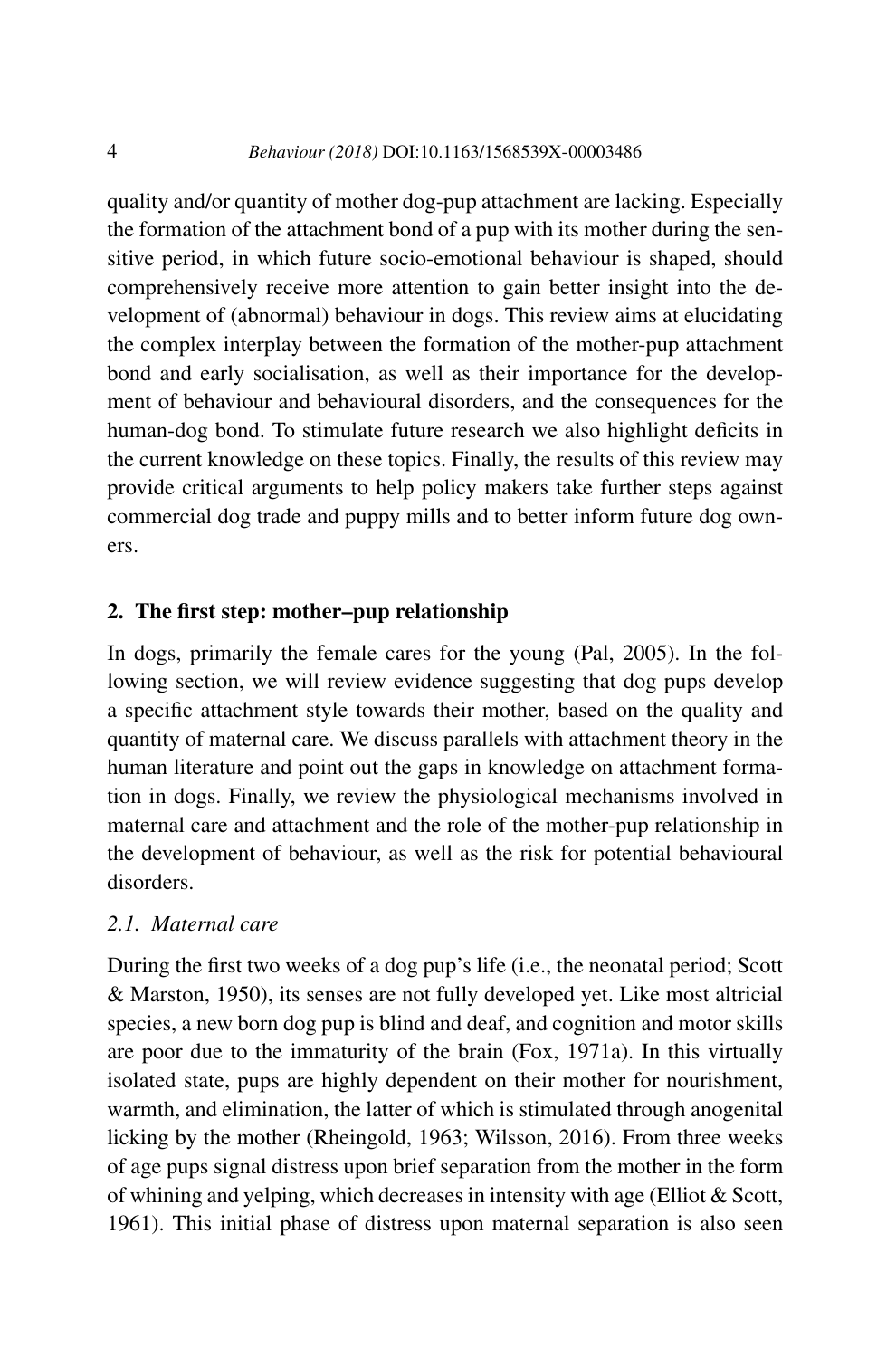in monkeys and humans (Kaufman & Rosenblum, 1967), and is followed by a phase of despair and depression if separation is prolonged. Prolonged or permanent maternal separation at an early age has potentially detrimental consequences in dogs; disease and mortality related to separation stress occur more often in pups weaned at six weeks of age compared to pups weaned at twelve weeks (Slabbert & Rasa, 1993). In addition, early permanent maternal separation, a common occurrence in commercial breeding, may play a role in the development of behavioural disorders, as will be discussed further in this review.

In the rodent literature, the quality and amount of maternal care is typically quantified by measuring the time females spend licking/grooming their pups and arched back nursing (Liu et al., 1997). Maternal care in dogs predominantly comprises physical contact with the pups, licking the pups (including anogenital licking) and nursing, all of which occur frequently during the first weeks of a pup's life but then gradually decrease over time (Rheingold, 1963; Overall, 2013). Recently, different nursing postures have been described in dogs: vertical nursing (female standing or sitting), lateral nursing (female lying on side) and ventral nursing (female lying on her stomach) (Bray et al., 2017a). Since the accessibility of the teats vary per nursing posture, it is conceivable that different styles between females may differentially affect their pups, as has been suggested by another recent study with guide dogs of the same author: the nursing style of the mother dog appeared to influence the success rate of guide dog training in the pups, with ventral nursing being associated with failure and vertical nursing with success (Bray et al., 2017b). Ventral nursing requires less effort than vertical nursing, as it is easier for the pups to stay attached to the mother's nipple. The authors suggested that pups from mothers with a primarily ventral nursing style experience too few challenges in their early days and this deprives them of the opportunity to acquire a certain degree of independence, leading to an increased incidence of anxiety-related behaviours with a lower success rate in guide dog training as a consequence.

In rodents, the extent of maternal caregiving may vary among individuals, with profound consequences for the offspring's behavioural and physiological development. Suboptimal levels of maternal care in these species may lead to heightened stress responsiveness (Meaney et al., 1994; Champagne et al., 2003; Czerwinski et al., 2016) and decreased cognitive function (Liu et al., 2000). Also in dog pups the quality and quantity of maternal care shows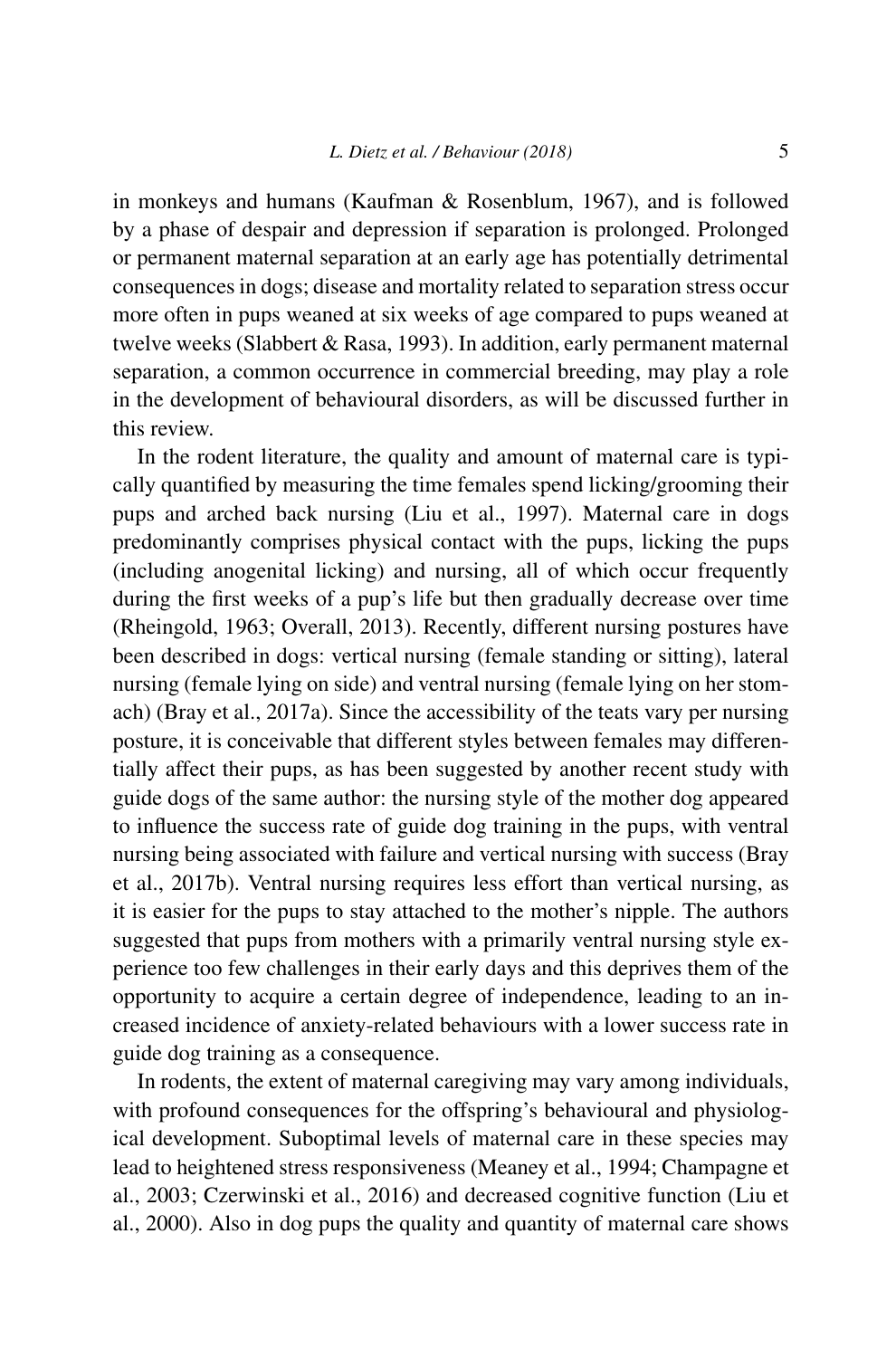considerable variation among females (Rheingold, 1963; Czerwinski et al., 2014; Bray et al., 2017a), and appears to affect the behavioural development of dog pups (Foyer et al., 2016; Guardini et al., 2016; Bray et al., 2017b). In German Shepherds, mother-pup interactions such as physical contact, nursing, licking and sniffing or poking the pup with the nose were recorded. Pups that received a higher amount of maternal care scored higher in engagement with humans and inanimate objects at 18 months of age (Foyer et al., 2016). These findings are corroborated by several studies; a questionnaire-based study asked dog owners to grade the quality of maternal care, specified as spending time with and taking care of the pups, on a scale of 1 to 7. Lower scores, indicating an estimated poor quality of maternal care by the owner, were associated with more fearful behaviour in the adult dog (Tiira & Lohi, 2015). Likewise, a longer daily duration of maternal care (i.e. physical contact, licking, ano-genital licking and nursing) during the first three weeks postpartum was associated with more exploratory behaviour and less signs of stress, such as increased locomotion and vocalisations during isolation, in eight week old puppies (Guardini et al., 2016). Finally, pups separated from the mother at 30 to 40 days of age, that consequently receive a lower amount of maternal care compared to pups separated at 60 days of age, were more likely to develop a variety of behavioural problems as an adult, including fearfulness on walks, noise reactivity and excessive barking (Pierantoni et al., 2011).

Collectively, the described literature indicates that, also in dogs, elements of maternal care, such as nursing style and amount of nursing and licking, are an important predictor for the development of adult behaviour.

## *2.2. Mother–infant attachment*

An attachment bond is an affectional bond seen in many mammal species, that is characterised by proximity seeking behaviour, a feeling of security in the presence of the attachment figure, and distress upon separation from this figure (Gubernick, 1981). The primary caregiver, usually the mother, responds to the infant's behaviour by providing care, comfort and protection (Bowlby, 1958), thereby increasing the infant's chances of survival.

In most mammals, the attachment bond with the primary caregiver is formed during the postnatal period (Carter, 1998). The process of attachment formation is likely an evolutionary adaptive and conserved process; young animals are born with a predisposed repertoire of species-specific attachment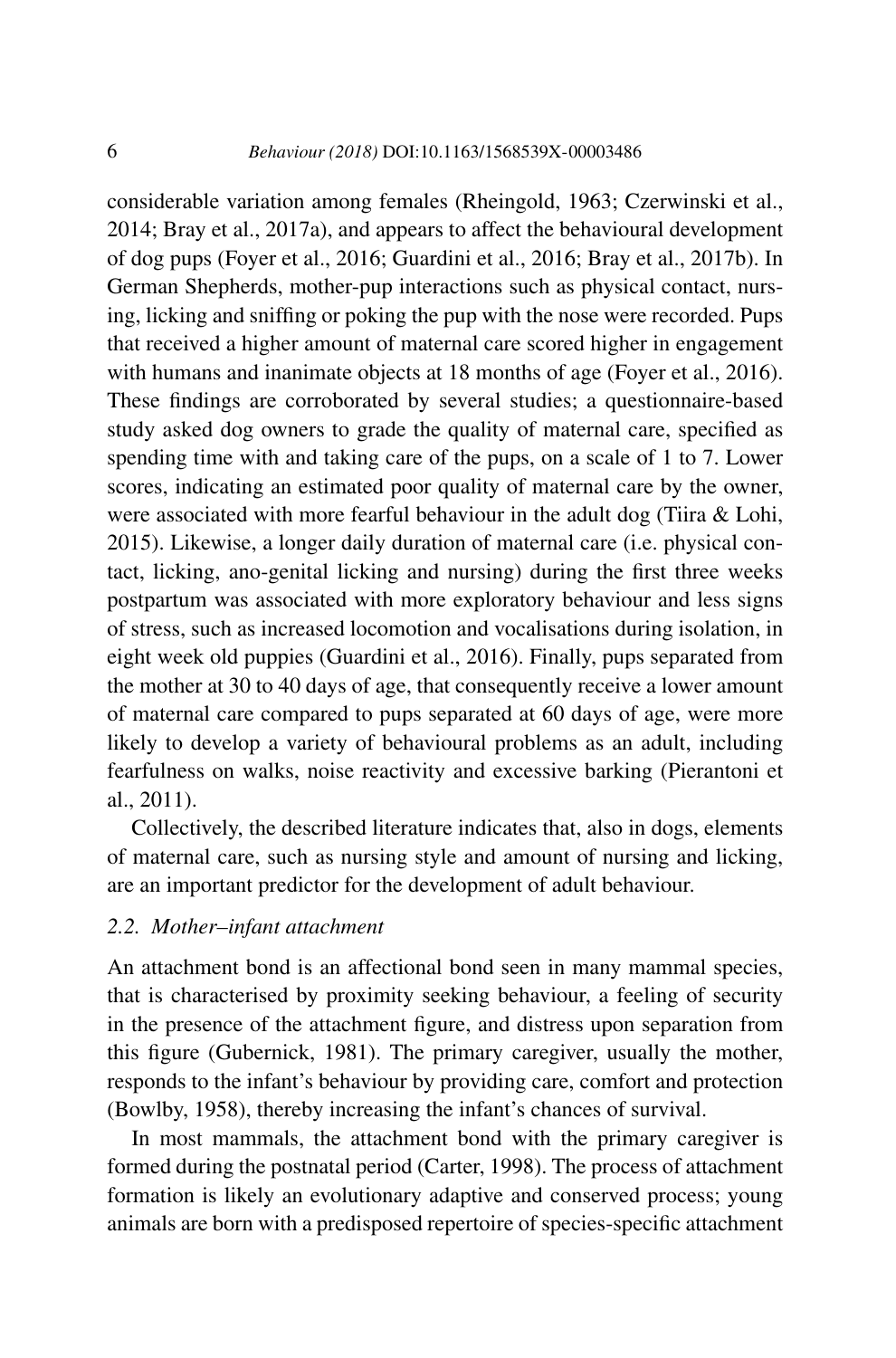behaviours that promote proximity to their caregiver (Ainsworth, 1978). The young often show a preference for a particular attachment figure above others or above strangers, seek and maintain proximity to that figure, and may show an acute stress response to brief separation from the attachment figure (Bowlby, 1973). Even in the absence of food supply, young animals have a strong preference to stay near their mother (Lorenz, 1935; Bowlby, 1958, 1982; Harlow & Zimmerman, 1959; Harlow & Harlow, 1965), which shows the importance of the bond once it has been established. The attachment bond with the mother reduces fear and the mother thus functions as a *secure base*, which encourages the young to explore its environment (Gubernick, 1981). Most research on the attachment bond has been done in humans. The developmental process of attachment in many non-human mammals, including dogs, may be similar to the process described in human children, but research is lacking.

To study attachment in human children, a well-known and frequently used tool is the Strange Situation Test (SST), designed by Mary Ainsworth (1978) and based on her joint work with John Bowlby (Bretherton, 1992). In the SST procedure, the infant's behaviour is recorded during eight different episodes in an unfamiliar setting (Ainsworth, 1978). During these episodes the behavioural responses upon separation and reunion with the attachment figure are recorded and compared to behaviour exhibited in the presence of a stranger. Based on the SST, four different attachment styles are described for human infants: secure, anxious-ambivalent, avoidant and disorganised (Ainsworth, 1978, Table 1). Attachment styles appear to be influenced by temperament in humans, where proneness to distress is associated with insecure attachment styles (Goldsmith & Alansky; 1987). Notably, attachment is not a one-way process, and the development of a particular attachment style also depends on the nurturing behaviour of the mother, i.e., maternal care (Ainsworth, 1978). A secure attachment style is associated with a higher sensitivity and responsiveness of the mother to the infant's attachment behaviours, whereas an insecure attachment style is associated with lower sensitivity and responsiveness (Ainsworth, 1978; Grossmann et al., 1985; Table 1). Modified versions of the SST have been successfully performed in dogs, however, mainly to investigate the human–dog attachment bond (Topál et al., 1998; Gácsi et al., 2001; Palestrini et al., 2005; Schöberl et al., 2016). Intriguingly, these studies describe similar behaviours of the dog towards the human attachment figure as are seen in the human child: dogs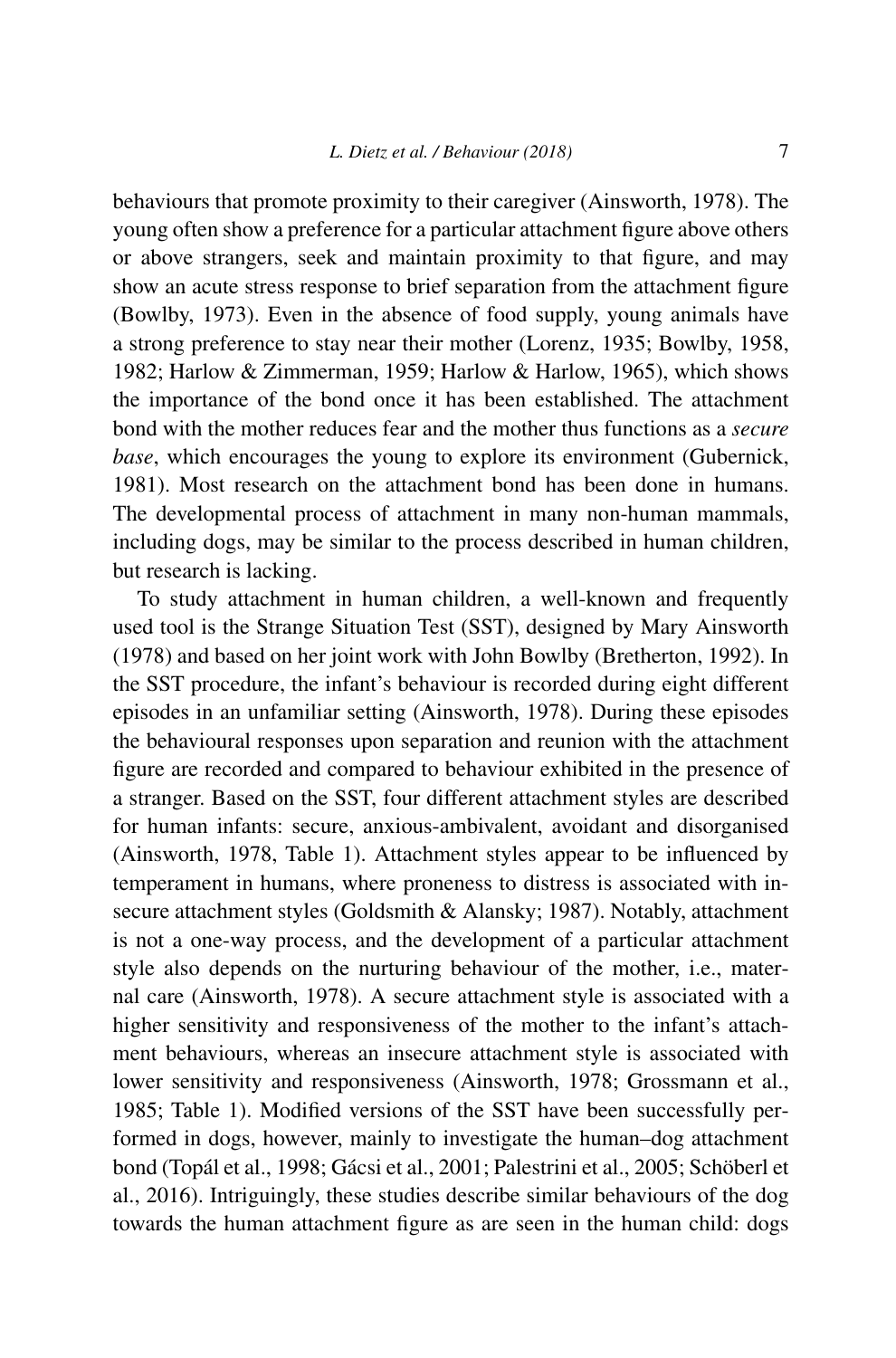#### **Table 1.**

Overview of the relationship between maternal caregiving and attachment style in human infants and adults, and similarities with attachment styles described in human–dog relationships.

| Maternal caregiving in humans $1,2$  | Attachment styles and behaviours as described in<br>humans <sup>2,3</sup> and dogs <sup>4,5,6</sup> |                                                                                                                                                            |
|--------------------------------------|-----------------------------------------------------------------------------------------------------|------------------------------------------------------------------------------------------------------------------------------------------------------------|
| Sensitive, responsive <sup>1,2</sup> | Secure<br>Secure <sup>2,4</sup>                                                                     | Proximity to caregiver <sup>2,4,5,6</sup><br>Distress during separation <sup>2,5,6</sup><br>Low interest in strangers <sup>2,5,6</sup>                     |
| Insensitive, unresponsive $1,2$      | Insecure<br>Anxious-ambivalent <sup>2</sup><br>or ambivalent <sup>4</sup>                           | High distress during<br>separation <sup>2,4</sup><br>Difficult to comfort upon<br>reunion $2,4$<br>Seek constant reassurance<br>and proximity <sup>2</sup> |
|                                      | Avoidant $2,4$                                                                                      | No separation distress <sup>2</sup><br>Ignore caregiver $2,4$<br>Similar towards stranger <sup>2</sup>                                                     |
|                                      | Disorganised <sup>3,4</sup>                                                                         | Disoriented behaviours <sup>3</sup><br>Confused <sup>3</sup><br>Approach-avoidance conflict<br>on reunion <sup>4</sup>                                     |

Note that the influence of maternal care on attachment styles in dogs has not yet been studied.

<sup>1</sup>Grossmann et al. (1985).

 $2$ Ainsworth (1978).

 $3$ Main & Solomon (1990).

<sup>4</sup>Schöberl et al. (2016).

5Palestrini et al. (2005).

 $6$ Topál et al. (1998).

show distress upon separation from the owner, which cannot be alleviated by the presence of a stranger, and show proximity seeking behaviour upon reunion with the owner. In the study by Topál et al. (1998) 51 owner–dog pairs underwent an SST and behaviour of the dog in the presence of their owner or a stranger were recorded. Dogs exhibited significantly more play, physical contact and exploratory behaviour in the presence of their owner. In separation episodes where only the stranger was present, the dogs spent more time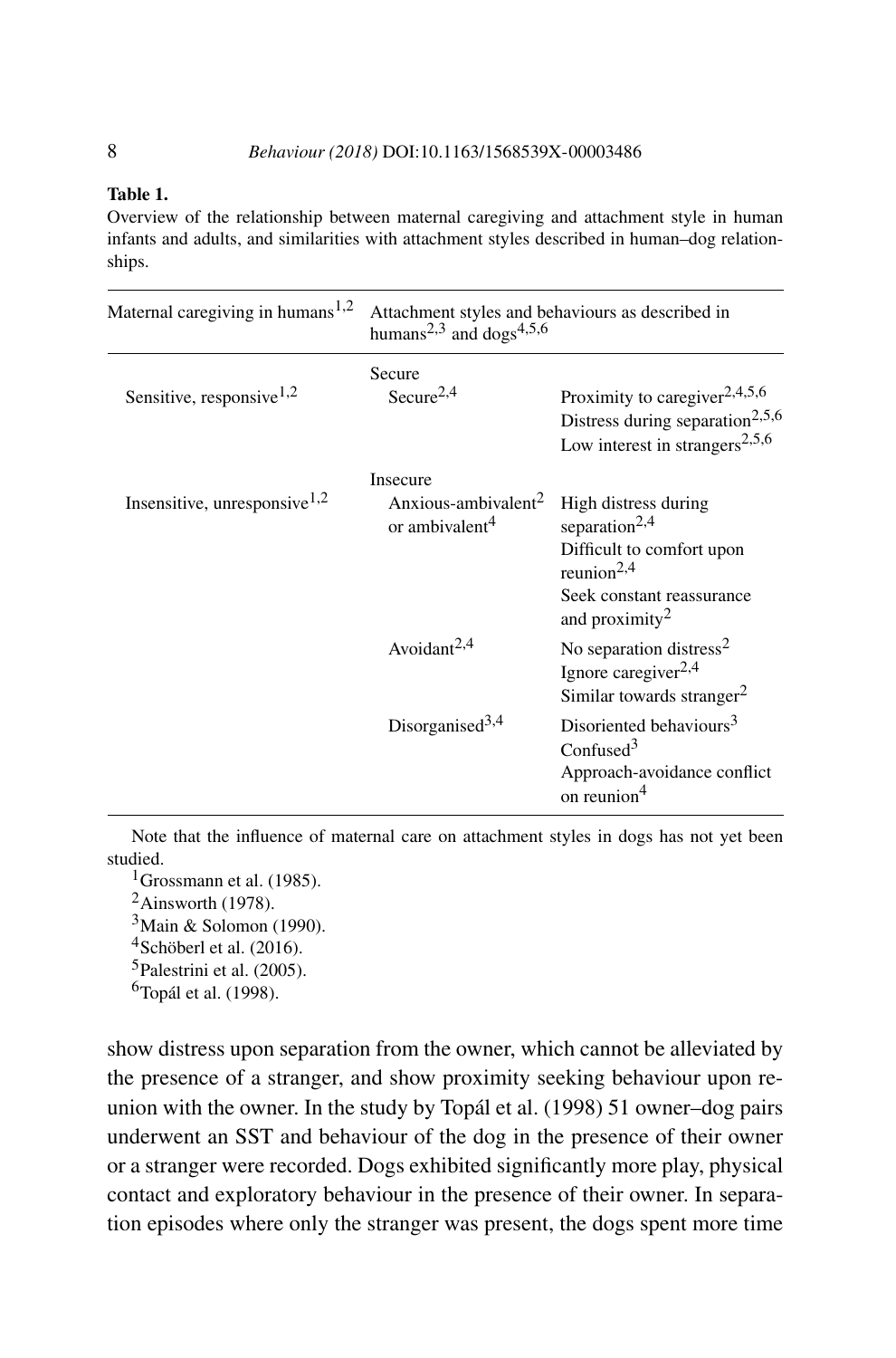near the door of the test room compared to episodes with the owner present. Contact seeking behaviour was seen more during reunion with the owner compared to the stranger entering the room. Cluster analysis revealed differences in attachment levels among the dogs, but specific attachment styles were not distinguished. In another study 17 adult dogs underwent an SST and showed higher activity levels and more play behaviour in the presence of the owner compared to a stranger, and spent most of their time oriented at the door of the test room upon separation from the owner (Palestrini et al., 2005). Yet another study has described similar attachment styles in dogs as have been found in humans, based on approaching behaviour, play, exploration and physical contact seen during separation and reunion with the owner during a SST (Solomon et al., 2014 in Schöberl et al., 2016; Table 1).

Only two studies so far have investigated the intraspecific attachment bond between adult dogs (Mariti et al., 2014) and mother-pup attachment bond (Previde et al., 2009). At the age of 45–55 days, dog pups of different breeds were either introduced to a novel environment or a stranger, or briefly separated from their mother. The pups showed a behavioural repertoire similar to that described in human children: seeking proximity to the mother, distress upon separation, and a secure base effect in the presence of the mother (Previde et al., 2009). These findings suggest parallels in the development and nature of attachment bonds in social animals, but more studies on the intraspecific attachment bond in dogs are needed in order to substantiate this assumption.

As described, attachment is not a one-way process. Since humans and dogs are both altricial species in which maternal caregiving plays a vital role, it is conceivable that, as in humans, attachment styles in dogs also develop under the influence of the quality and quantity of maternal care. However, information on the influence of maternal caregiving on attachment styles in dogs is lacking, while this aspect may also affect the dog-human attachment formation and, thus, urgently requires further investigation. Also the potential role of temperament on attachment styles in dogs, as is seen in humans, has yet to be elucidated. Subsequently, mother-pup attachment bonds could be compared to human–dog attachment bonds to validate extrapolations based on research on human mother–child attachment. This approach may provide insight in the development of attachment-related behavioural problems in the domestic dog.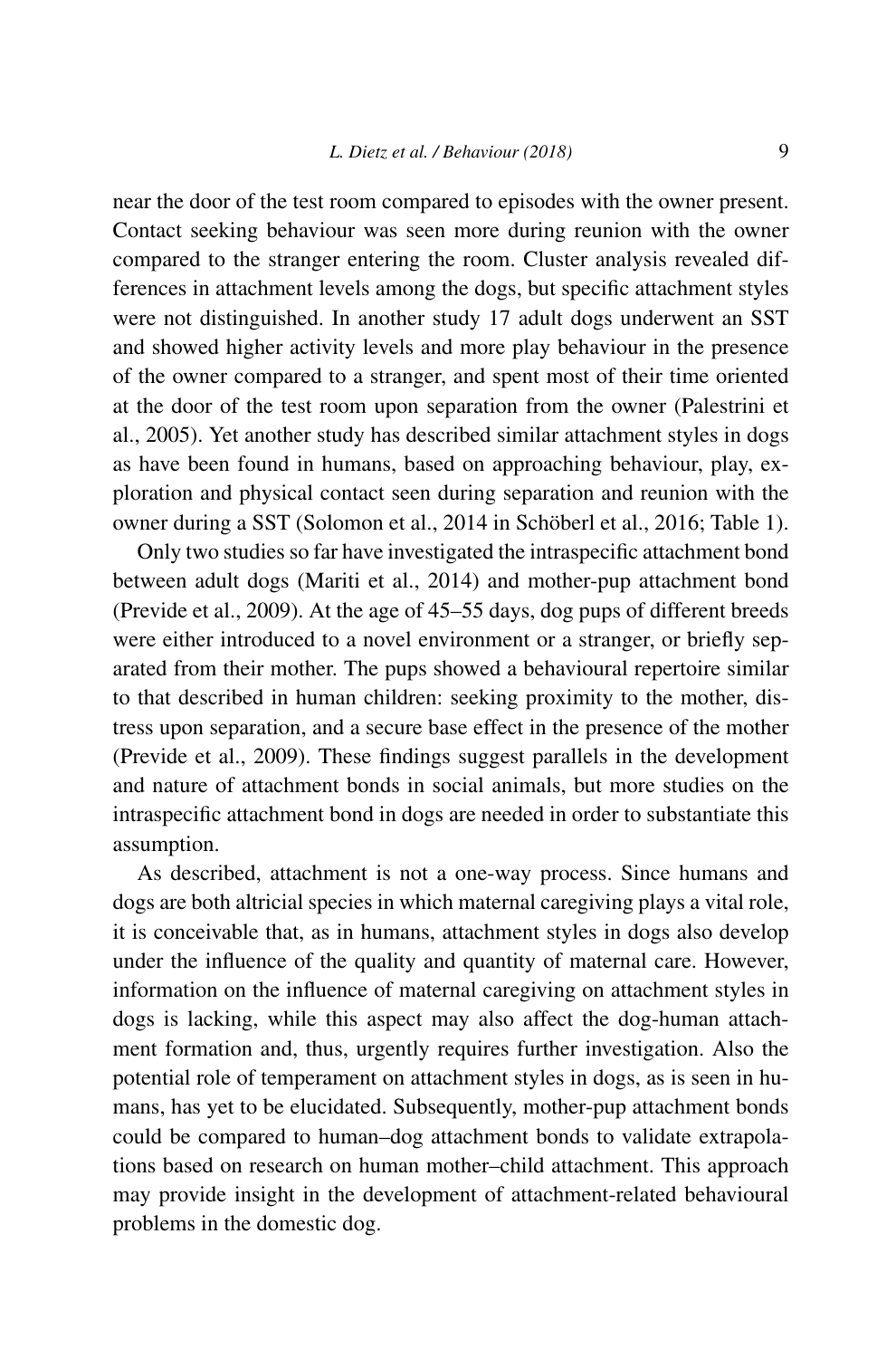## *2.3. Physiological mechanisms underlying maternal care and the attachment bond*

The common patterns found in attachment and behaviour between humans and dogs may partly be explained by corresponding subcortical neural and neurochemical mechanisms underlying parenting behaviour and care (Rilling & Young, 2014). For example, the neuropeptide oxytocin plays an important role in promoting maternal caregiving and the formation of an attachment bond between mother and infant (Nelson & Panksepp, 1998; Rilling & Young, 2014; Bos, 2016). In humans, parents with high levels of oxytocin show more affection toward their children, facilitating a secure attachment style of the infant to the parent (Rilling & Young 2014). Recent research shows that oxytocin may play an important role in the dog-human bonding as well (Beetz et al., 2012; Handlin et al., 2012; Romero et al., 2014; Nagasawa et al., 2015) and interactions between dogs and humans can result in increased levels of oxytocin in both species (Beetz et al., 2012). The role of oxytocin in the formation and maintenance of the attachment bond between the mother and her offspring specifically in dogs remains unclear.

During sensitive windows in early life neural structures mature (Knudsen, 2004), while environmental and social factors can profoundly affect this process (Sachser et al., 2013; Blakemore & Mills, 2014; Brydges, 2016). Interestingly, in new born rats, a stress hypo-responsive period (SHRP) has been described (Sapolsky & Meaney, 1986), during which adrenocorticotropic hormone (ACTH) and glucocorticoid (GC) release in response to a stressor is strongly attenuated and modulated under the influence of maternal care (Rincón-Cortés & Sullivan, 2014). The SHRP coincides with the development of the nervous system, which is highly plastic and susceptible to external influences during the perinatal period. Given the potential negative impact of high levels of GC, the SHRP is thought to protect the developing brain (Sapolsky & Meaney, 1986; Rincón-Cortés & Sullivan, 2014). Some evidence for the presence of an SHRP was also found in dogs: brief maternal separation did not elicit a physiological stress response in pups of three or four weeks of age, but urinary cortisol did increase after maternal separation at five and six weeks of age, suggesting the SHRP lasts until four weeks of age in dogs (Nagasawa et al., 2014).

As described above, the variation in quantity and quality of maternal care between female dogs has important implications for the subsequent development of the pup (Foyer et al., 2016; Bray et al., 2017b), however, the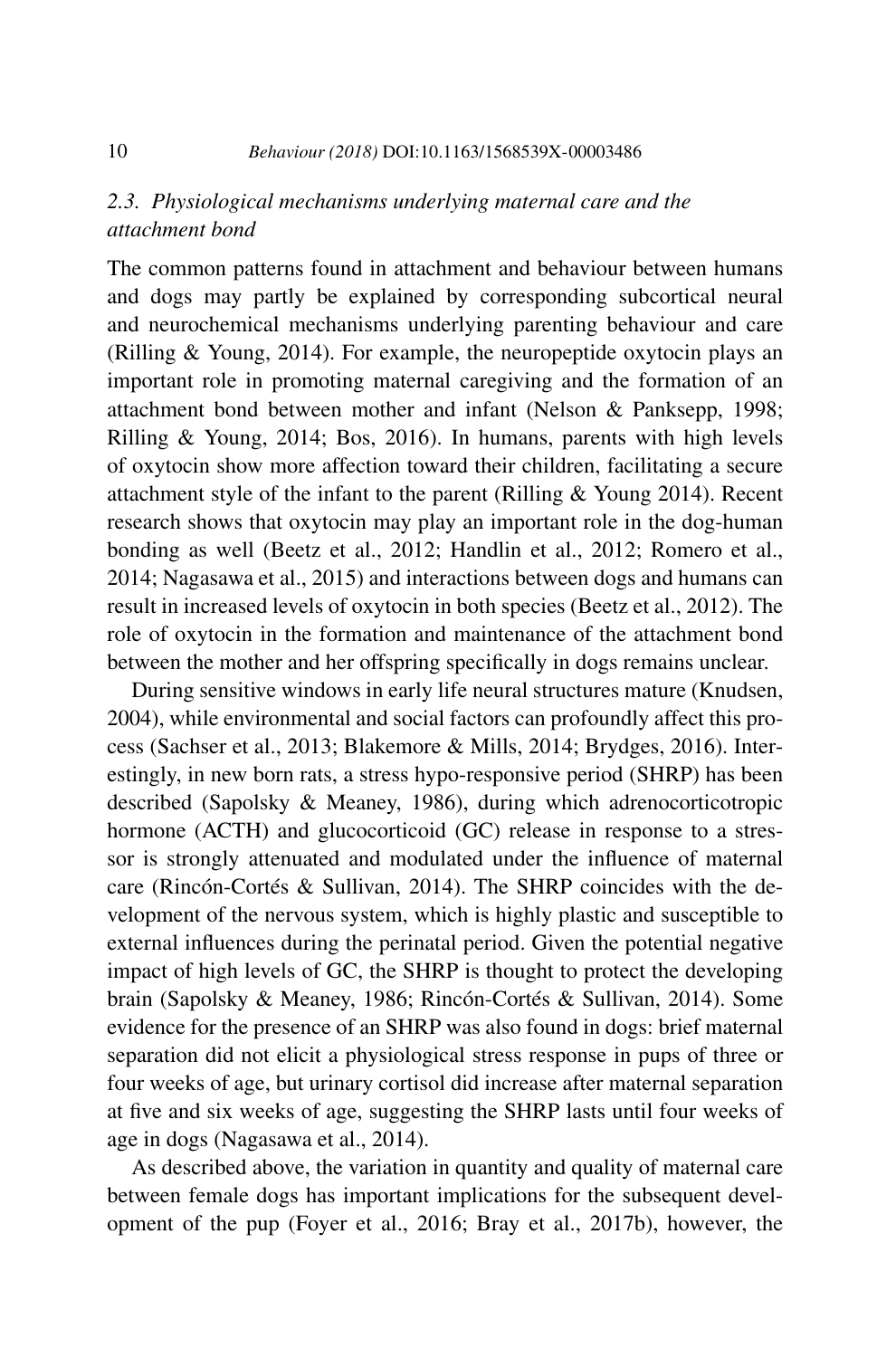physiological mechanisms behind this relation have not yet been elucidated in this species. In rodents, maternal care influences stress responsivity in the young animal also beyond the SHRP, by programming the development of the hypothalamic-pituitary-adrenal (HPA) axis (Champagne et al., 2003; Rincón-Cortés & Sullivan, 2014), leading to heightened or reduced sensitivity to stressors later in life (e.g., Liu et al., 1997; Caldji et al., 1998; Capitanio et al., 2005; Champagne & Curley, 2005; Champagne et al., 2008; Sachser et al., 2013). High levels of maternal care in the form of licking/grooming and arched back nursing lead to lower stress responsiveness in adulthood, both physiologically and behaviourally (Liu et al., 1997). Conversely, offspring that received low maternal care show increased and prolonged ACTH and GC release after a stressful stimulus as an adult (Champagne et al., 2003; Lupien et al., 2009; Meaney et al., 2013). Prolonged elevations of GC, especially during maturation, may lead to a dysregulation of the HPA axis, and impaired neural development and cognitive function (De Kloet et al., 2005; Lupien et al., 2009; Rincón-Cortés & Sullivan, 2014; Brydges, 2016). Indeed, in rats the physiological changes produced by low levels of maternal care are accompanied by more fearful behaviour in novel situations as an adult (Caldji et al., 1998).

In short, maternal care influences the offspring's neuroendocrine and behavioural responses to stress, with effects lasting into adulthood (Rincón-Cortés & Sullivan, 2014). Low levels of maternal care lead to increased HPA axis activity, which may impair neural development and results in heightened stress responsivity in the adult animal and a higher risk of disease on the long term (De Kloet et al., 2005). It is conceivable that similar physiological mechanisms occur in dogs, and the potential cognitive and emotional deficits caused by poor quality of maternal care could pose a high risk for the development of behavioural disorders, such as fearfulness, in this species (Tiira & Lohi, 2015). However, solid research on this topic in dogs is necessary in order to firmly draw these conclusions.

### **3. Socialisation**

Following the neonatal period and transitional period, where the mother-pup bond is of utmost importance, the first socialisation period begins. In this section, we discuss the different phases of the sensitive period for socialisation and its components, such as experiences with social and non-social stimuli,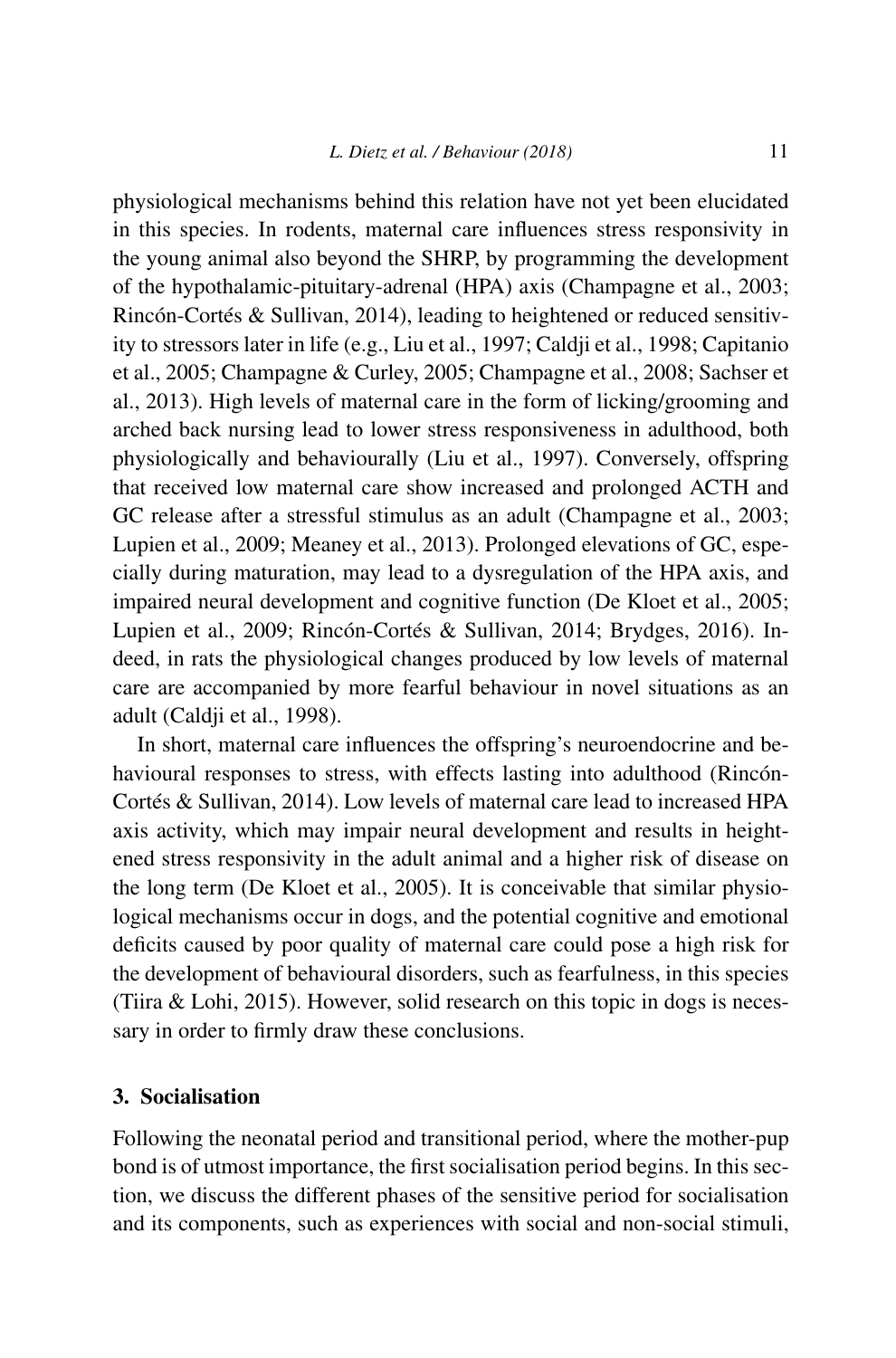and play behaviour. Appropriate stimulation during the sensitive period for socialisation results in a sociable dog with good adaptive capacity, that can build relationships with humans and conspecifics and is able to cope with novelty (Case, 2005). Inadequate and insufficient experiences on the other hand increase the risk of developing behavioural problems later in life. We also discuss the role of the mother dog during this sensitive period.

## *3.1. Early socialisation (3.5 to 12 weeks)*

During the neonatal period, the pups' senses are not yet fully developed, making the young highly dependent on their mother. In the third week of life (i.e., the transitional period), the eyes and ears of the pup gradually open, they begin to walk and explore, and by the end of the third week pups are no longer dependent on their mother for elimination (Scott, 1958). This developmental stage marks the beginning of the early socialisation period, which is defined by both physiological and behavioural changes. A commonly accepted time frame for the early socialisation period in dogs is from 3.5 to approximately 12 weeks of age (Scott & Marston, 1950; Scott & Fuller, 1965; Table 2). However, defining the exact timing of this sensitive period in dogs is difficult due to breed-specific variation (Scott & Fuller, 1965). For example, Morrow et al. (2015) found that Cavalier King Charles spaniel pups had a significantly delayed onset of the early socialisation period compared to Yorkshire terrier pups and German shepherd pups. Therefore, not the timing but the processes acting during attachment and socialisation should be the main point of focus.

During the early socialisation period, a pup learns through experience to associate social and non-social stimuli with positive or negative emotions. These experiences allow the pup to build adaptive capacity in order to cope with and adapt to new situations. To avoid fear responses in the dog's future it is recommended to expose a pup during the early socialisation period to any social or non-social stimuli (e.g. objects, sounds, textures, locations and situations) that will likely be part of their adult environment (Battaglia, 2009; Howell et al., 2015). A retrospective study found that dogs raised in domestic environments (i.e., dogs that spent their sensitive period for socialisation at the stimulus-rich breeder's home) were less likely to develop fear and aggression towards unfamiliar people compared to dogs raised in non-domestic environments (Appleby et al., 2002). In a questionnaire study with companion dogs, more socialisation experiences between eight and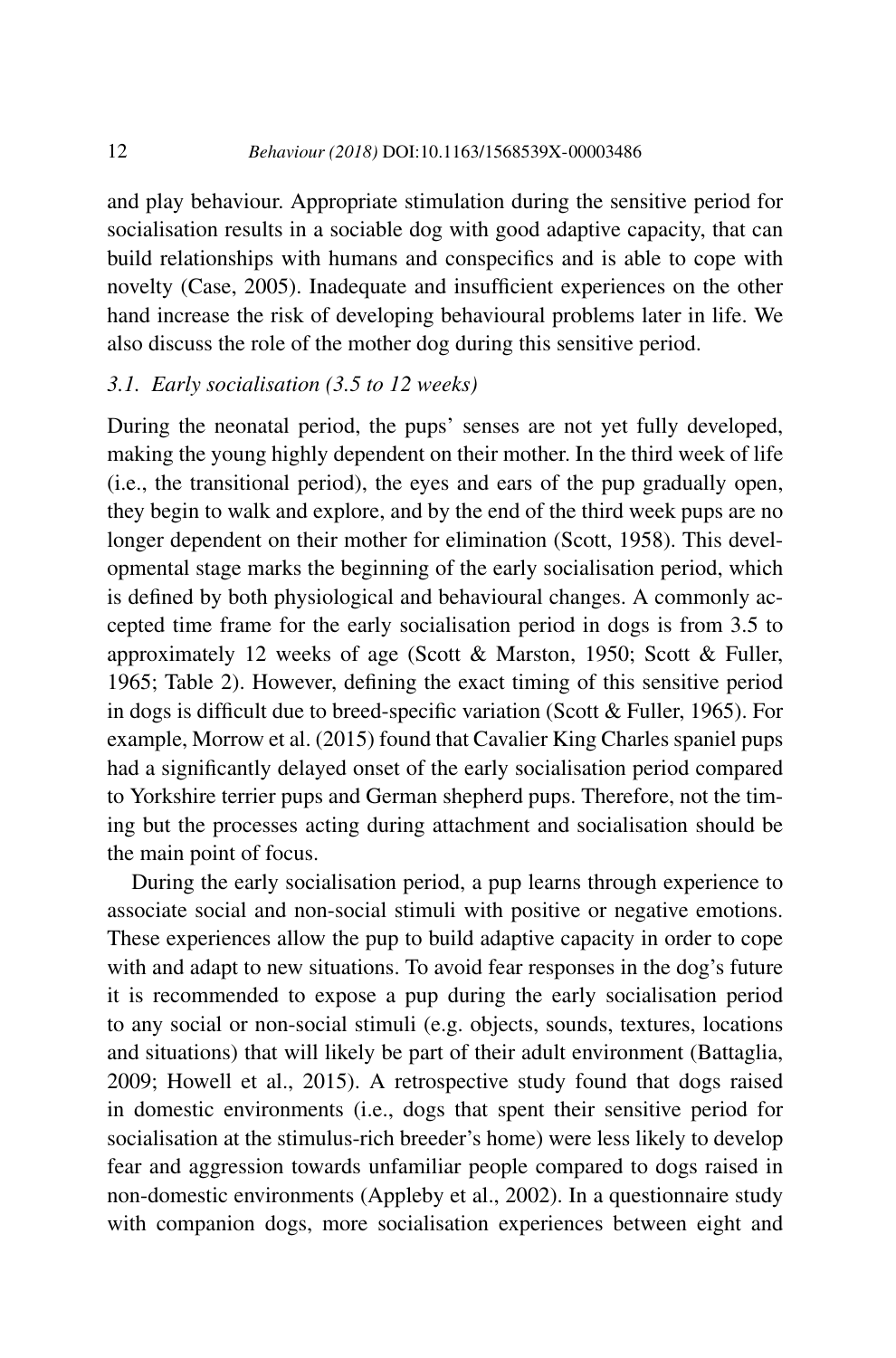| Table 2. |  |
|----------|--|

Overview of the timing of the sensitive periods and developmental transitions during early life in dogs (Scott & Marston, 1950; Scott, 1958; Scott & Fuller, 1965). Overview of the timing of the sensitive periods and developmental transitions during early life in dogs (Scott & Marston, 1950; Scott, 1958; Scott & Fuller, 1965).

| Neonatal                                | Transitional                       |                                                          | Early socialisation                                                            |                                                          | Late                                       | Adolescence           |
|-----------------------------------------|------------------------------------|----------------------------------------------------------|--------------------------------------------------------------------------------|----------------------------------------------------------|--------------------------------------------|-----------------------|
| $(0-2$ weeks)                           | $(2-3$ weeks)                      | 3-5 weeks                                                | 5-8 weeks                                                                      | 8-12 weeks                                               | socialisation<br>$(12$ weeks-<br>6 months) | (6 months-<br>1 year) |
| underdeveloped<br>Vision and<br>hearing | eyes and ears<br>Opening of        | Brain maturation<br>and myelination                      | Brain maturation<br>and myelination                                            | Myelinated<br>nerves                                     | Sexual maturation                          | Sexual maturity       |
| Poor locomotory<br>skills               | locomotor<br>Increased<br>activity | environment<br>Sensitive to<br>novelty in<br><b>SHRP</b> | environment<br>Sensitive to<br>novelty in<br>Weaning                           | <b>Adult EEG</b><br>waves                                | Reinforcement of<br>socialisation          |                       |
| Immature brain                          | Immature brain                     | Exploratory<br>behaviour                                 | to human contact<br>Peak sensitivity                                           |                                                          |                                            |                       |
| Care seeking<br>behaviour               | Care seeking<br>behaviour          | Play with mother                                         | Increasing fear of<br>Play with mother<br>exploration<br>Decreasing<br>novelty | Increasing fear<br>Decreasing<br>moinnodxe<br>of novelty |                                            |                       |
|                                         |                                    | littermates<br>Play with                                 | littermates<br>Play with                                                       | littermates<br>Play with                                 |                                            |                       |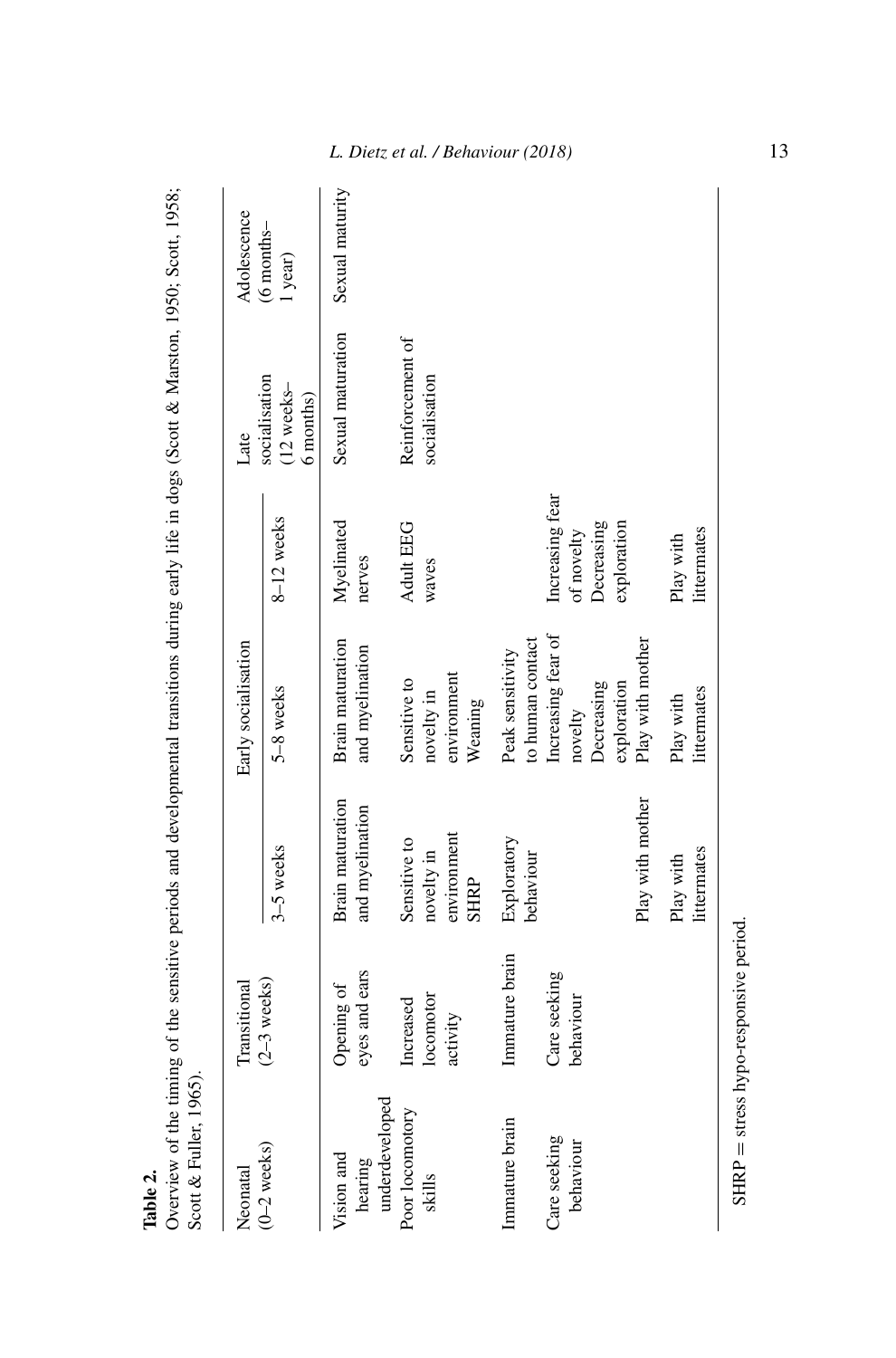twelve weeks of age were associated with lower fearfulness in adult dogs (Tiira & Lohi, 2015). Thus, sufficient exposure to relevant stimuli during the early socialisation period appears to be associated with lower fearfulness and aggression in dogs.

Socialisation periods or similar sensitive periods are seen in many mammal and bird species, including rodents and humans (Scott, 1962). In wolves it is suggested that a sensitive period for interspecific socialisation to humans is also present, but it is much shorter than in dogs, ending around three weeks of age (Klinghammer & Goodmann, 1987). It is thought that the more flexible sensitive period in dogs is a result of domestication, as it allows dogs more time to form strong social bonds with humans during this developmental period (Udell et al., 2010).

Although animals keep learning about their environment throughout their life, they are substantially more sensitive to environmental stimuli during the sensitive period for socialisation (Knudsen, 2004). This increased sensitivity to environmental stimuli is caused by underlying physiological changes. In the first two weeks of a pup's life the central nervous system is still immature. Brain activity during awake and sleeping states cannot be distinguished using electroencephalography (EEG; Fox, 1971a) and auditory or visual stimuli do not evoke reactions in the pup (Scott, 1958). As the pup's visual and auditory senses start developing from three weeks of age and motor skills are rapidly improving (Pal, 2008), the nervous system also develops at a rapid pace. Between three and five weeks of age, the somatomotor, visual and auditory cortex show increased dendrite length and number, and myelination (Fox, 1971a). Changes in the EEG responsiveness now become evident and at eight weeks of age, the EEG of pups shows adult-like patterns (Fox, 1971a). These physiological changes are accompanied by an increase in approaching and exploratory behaviour, and altogether indicate an increased sensitivity of the pup to both social and non-social stimuli (Scott & Fuller, 1965; Fox & Stelzner, 1966; Battaglia, 2009). At the beginning of the early socialisation period the central nervous system has reached a level of maturity that allows conditioning and associative learning (Scott, 1958), and as the pup interacts with its environment and learns about relevant stimuli, the connections between neural synapses become stronger and neural circuits more stable (Coppinger & Coppinger, 2001; Knudsen, 2004). Between three and five weeks of age, a drop in heart rate can be detected in pups, followed by an increase in heart rate that peaks at 7–8 weeks (Scott & Fuller, 1965; Lindsay,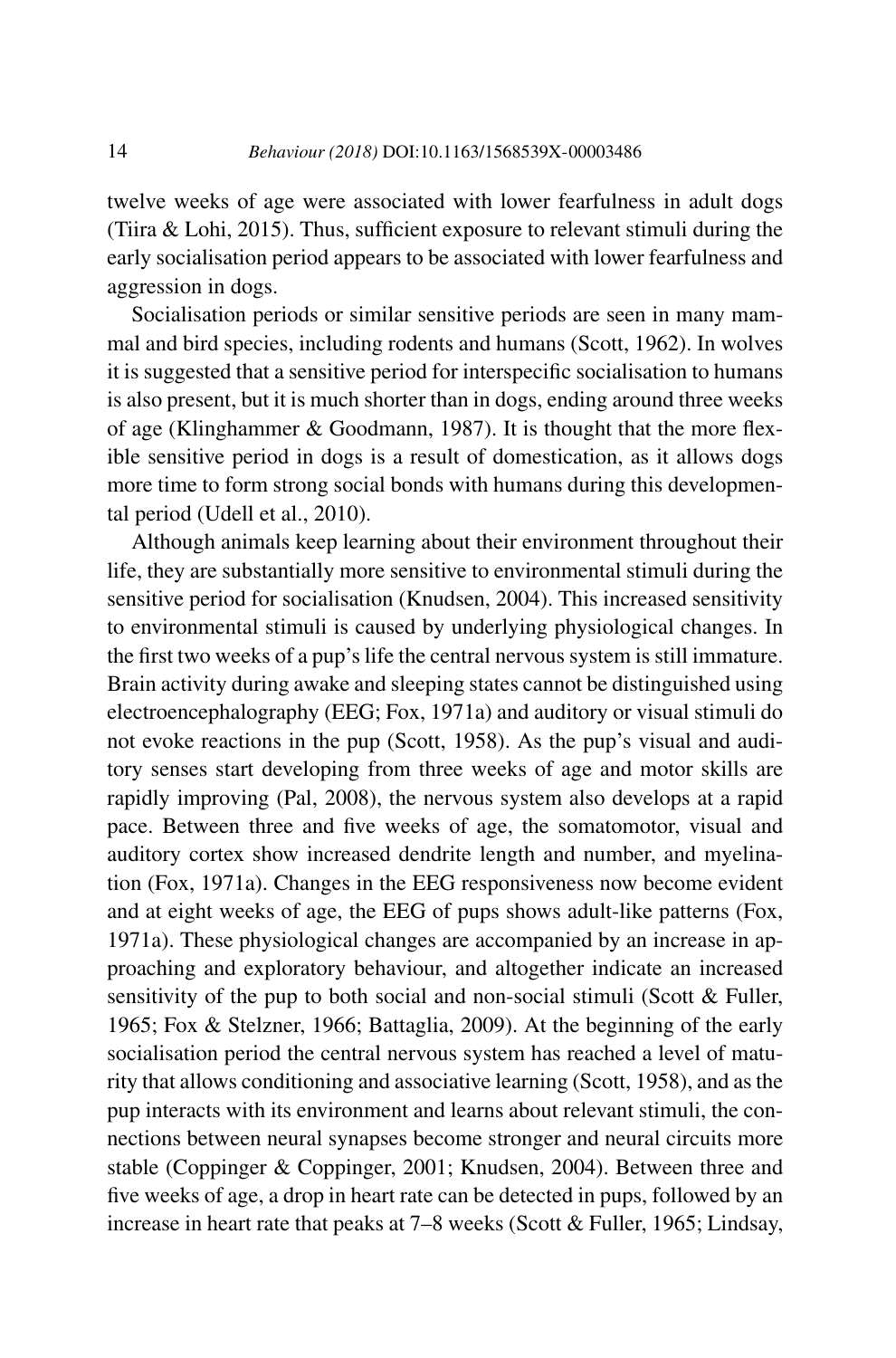2013). Simultaneous with this increase in sympathetic activity, the maturation of the central nervous system, and the ending of the SHRP, pups show another change in behaviour. From 5 weeks of age (with some notable breed differences in onset; Morrow et al., 2015), dogs gradually become more fearful of novel unfamiliar stimuli (Freedman et al., 1961; Woolpy & Ginsburg, 1967), recovery after a fear response becomes increasingly delayed (Scott & Fuller, 1965), and desensitisation to a new stimulus will take increasingly more time and effort. This neophobia increases until it inhibits exploration tendencies by the end of the early socialisation period, around 12 weeks of age (Table 2). In order to avoid fear responses to stimuli and consequent negative associations or trauma during this time, the exposure and intensity of stimuli should be tightly controlled and increased gradually (Overall, 2013; Rooney et al., 2016). Exposure of pups to various stimuli on video images as early as three to five weeks of age has been shown to reduce fear responses at 7–8 weeks of age (Pluijmakers et al., 2010). Gradual exposure results in a moderately challenging environment for the pup, which has been shown to promote resilience (Macrì & Würbel, 2006). Resilient dogs are better able to cope with new challenges in the future.

### *3.1.1. Intraspecific socialisation and play*

The sensory and cognitive development at three weeks of age allows for the formation of social relationships (Scott & Marston, 1950; Scott, 1962). The primary social relationships are formed with the mother and littermates. Through these relationships the pup learns to identify itself with its own species, a process termed filial imprinting (Bolhuis 1991; Dehasse, 1994). The process of imprinting has first been comprehensively described in geese by Konrad Lorenz (1935). It is seen in many bird and mammal species, and is defined as "the acquisition of a preference for a familiar object" (McCabe, 2013). During a sensitive time period a young animal acquires a preference for the mother or caregiver, as this is, from a functional perspective of surviving, the most relevant 'object' in their environment.

In humans, the primary social relationships are also formed during the early socialisation period, with one major difference compared to dogs. In dogs, the neonatal period is followed by a transitional period in which the pup rapidly matures, and consequently a pup enters the early socialisation period in a relatively physically mature state. Since the pups are not fully dependent on their mother at this time, the mother dog frequently leaves the nest for brief periods of time, and as a consequence the strongest primary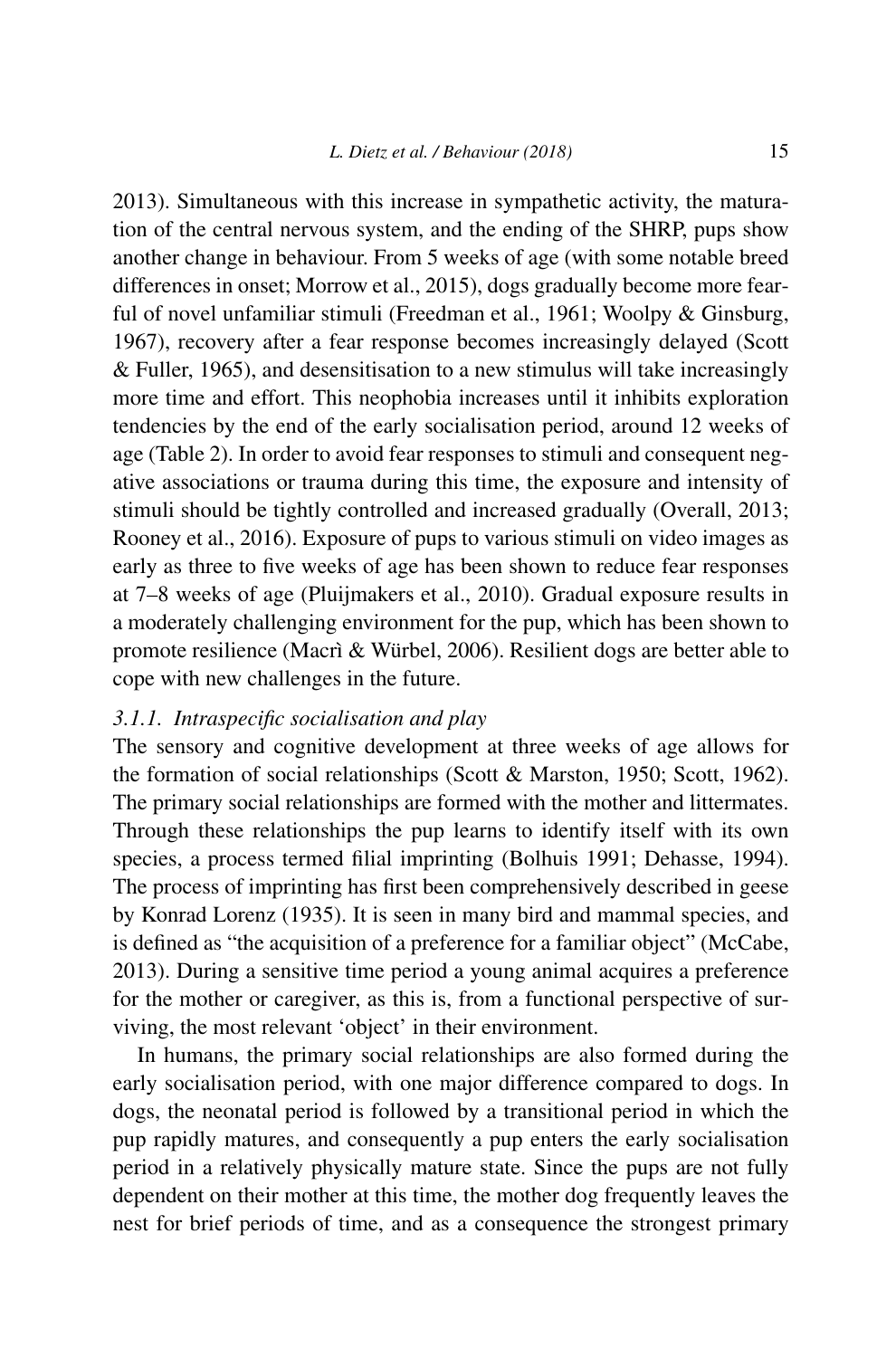social relationships in dogs are formed with the littermates (Scott, 1963). This promotes the characteristic pack forming in most canids. By contrast, in humans the neonatal period is directly followed by a sensitive period for socialisation, thus before the transitional period of maturation. Consequently, the human infant is highly dependent on its caregiver — usually the mother — during the early socialisation period, and the strongest social relationship is formed with this person (Scott, 1963).

Fox & Stelzner (1967) demonstrated the importance of social contact with conspecifics during the early socialisation period for the appropriate social development in dogs. Seventeen pups were reared under three different conditions: hand-reared from birth to 3.5 weeks of age and then isolated until 12 weeks (II-group), reared by the mother and then isolated from 3.5 to 12 weeks (CI-group), or reared by the mother and isolated from 8 to 12 weeks (CCI-group). At 12 weeks these pups underwent a series of behaviour tests. Pups of the II-group showed the largest deficits in social development, whereas the pups of the CCI-group behaved as expected of a dog, with no apparent deficits. Pups of the CI-group showed a mixture of the behaviours, with some showing deficits in social behaviour and others appearing normal. The variation within this group could possibly be explained by individual differences between pups and/or small group size (Scott & Fuller, 1965). The results, however, not only emphasise the importance of social contact during the early socialisation period, but also provide evidence for the role of the mother dog in social development. When pups are between 5 and 7 weeks of age the mother gradually starts to wean her pups by walking away, growling, baring her teeth, or biting softly (Rheingold, 1963; Wilsson, 1984), introducing the pups to dominant and submissive social interactions. Also through other social interactions apart from weaning, the mother dog will discipline her pups, providing them with important information on social behaviour (Case, 2005). Therefore, for a proper social development it is crucial for pups to stay with their mother at least until natural weaning has occurred, which is usually when the pups are around 7–9 weeks old (Wilsson, 1984; Case, 2005), but may differ among breeds.

Around the time pups acquire their social behavioural repertoire through interactions with their mother, interactions with littermates also contribute to the social, cognitive and physiological development of the pups. Intraspecific communication is largely established during play-fights among littermates, in which the pups alternately bite each other and learn to associate specific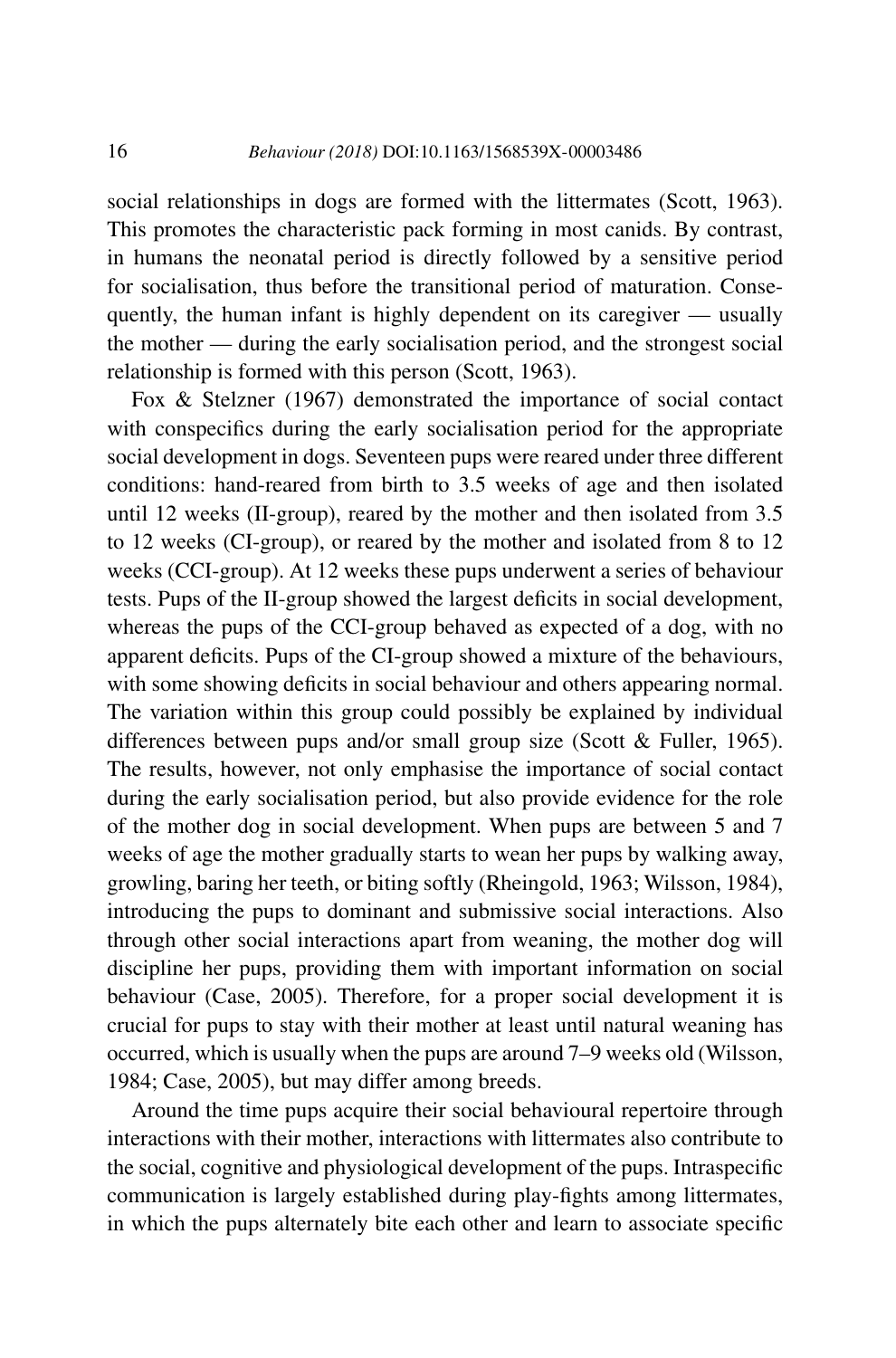vocalisations with pain (Dehasse, 1994; Case, 2005). Through these playfights, pups learn how to interpret and display signals, such as agonistic, dominant, submissive and appeasement behaviours, as has been observed in a group of free-ranging dogs (Pal, 2008). In addition, the play-fights help improve the pups' motor skills. In a study on a group of free-ranging domestic dogs, play behaviour was first seen when pups were three weeks of age and the occurrence of play behaviour gradually declined after eight to nine weeks of age (Pal, 2008). Although the function of play in dogs is still a point of discussion, the most supported theory indeed involves motor skill and social development (Sommerville et al., 2017).

In rats, the inability to perform play behaviours during a sensitive period in early life has been shown to reduce social activity (Hol et al., 1999). Rats housed in isolation at four weeks of age, deprived of the opportunity to play, displayed decreased social activity in adulthood. Similarly, the provision of specific play enrichments in 6–7-week-old dog pups elicited more play opportunities, resulting in less fear and anxiety at the age of 1.5 years compared to a control group with less opportunities for play in the period of 6 to 7 weeks (van Eijk et al., 2006, unpublished).

Restriction of contact with conspecifics as a pup during the eight weeks following their first experience in public has been shown to be strongly associated with the occurrence of aggressive behaviour (i.e., growling, snapping, biting, or lunging at an unfamiliar dog) between one and three years of age (Wormald et al., 2016). Surprisingly, in the same study, commencing public social exposure at eight weeks of age was associated with higher odds of aggressive behaviour as an adult compared to starting public exposure at 18 weeks. A potential explanation may be that pups starting social exposure at eight weeks of age had a higher chance to have negative or traumatic experiences (intense exposure causing a fear response). Therefore, social interactions with unfamiliar conspecifics in the early weeks of life may better be restricted to a safe and controlled domestic environment.

#### *3.1.2. Interspecific socialisation*

As pups form social relationships with their littermates (i.e., intraspecific bond) they also become receptive to contact and social relationships with humans (i.e., interspecific bond) (Scott, 1958). The importance of early human contact for the successful formation of dog-human bonds later in life has been illustrated by Freedman et al. (1961). Freedman and colleagues divided 34 Cocker spaniel and Beagle pups into groups which were socialised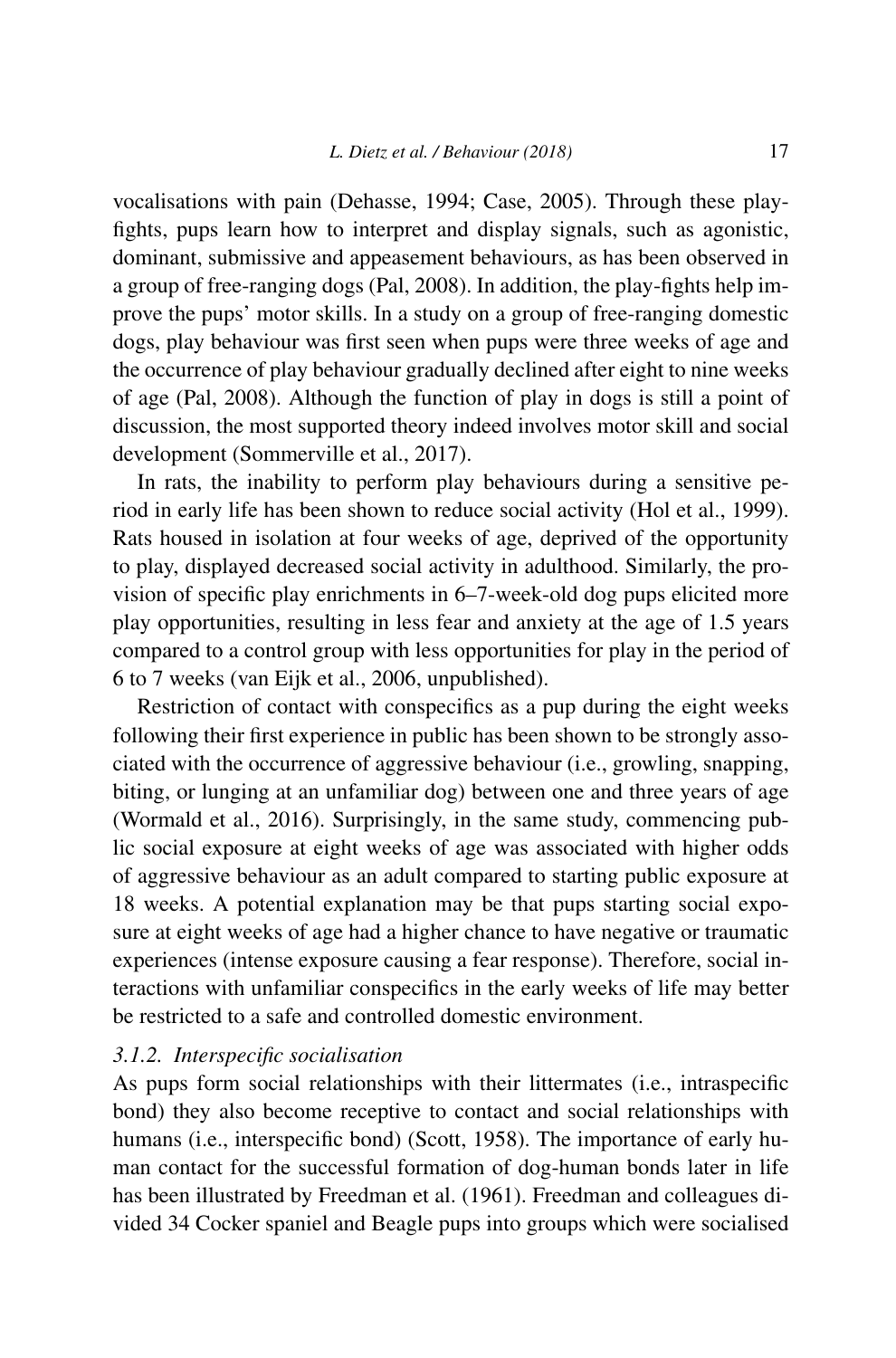to humans at different ages (2, 3, 5, 7, or 9 weeks) or were not socialised at all (control). At 15 weeks of age all dogs were subjected to three behaviour tests and their performance in the tests was documented. In the handling test, the attraction of a pup to the handler was scored. Pups socialised at 2 weeks and control pups scored significantly lower than pups socialised at 5, 7, or 9 weeks. The leash-control test was designed to test resistance to training walking on a leash. Again the pups socialised to humans at 5, 7 and 9 weeks scored significantly higher than the other groups. In the reactivity test behavioural and physiological (heart rate, depth of respiration and muscle tension) responses to aversive stimuli were scored. Pups socialised to humans at 7 weeks scored significantly better than the controls. Overall, this group performed best in all three tests, whereas the control group scored lowest in all tests. Additionally, the control pups were extremely fearful and avoidant towards humans. Despite the small number of pups per group, which renders the results susceptible to the influence of individual differences, this study suggests that pups should be exposed and introduced to humans at an early age, during the sensitive early socialisation period (Battaglia, 2009), and ideally between five and eight weeks of age (Scott, 1963; Overall, 2013).

In summary, similar to the perinatal period, the experiences gained during the early socialisation period are likely to have long-term effects on a behavioural and physiological level, and contribute to the dog's (social) behaviour as an adult (Scott, 1962).

#### *3.2. Late socialisation (12 weeks to 6 months)*

The early or first socialisation period is followed by the late or second socialisation phase (Table 2), also called juvenile period in the literature. The late socialisation phase extends to approximately six months of age, when sexual maturity is reached (Scott, 1958; Case, 2005; Wilsson, 2016). Although considered less sensitive than the early socialisation period, the importance of the juvenile and succeeding adolescence period for further behavioural development has recently been discussed in rodents (Sachser et al., 2011; Brydges, 2016). Juveniles require extensive stimulation during these phases to reinforce their socialised state. This has been demonstrated by a study with a group of future guide dogs (Pfaffenberger  $\&$  Scott, 1959), which were socialised to humans at the end of the early socialisation period, between 8 and 12 weeks. When the pups reached the age of 12 weeks, roughly half of them were quickly rehomed while the other half remained in the kennels with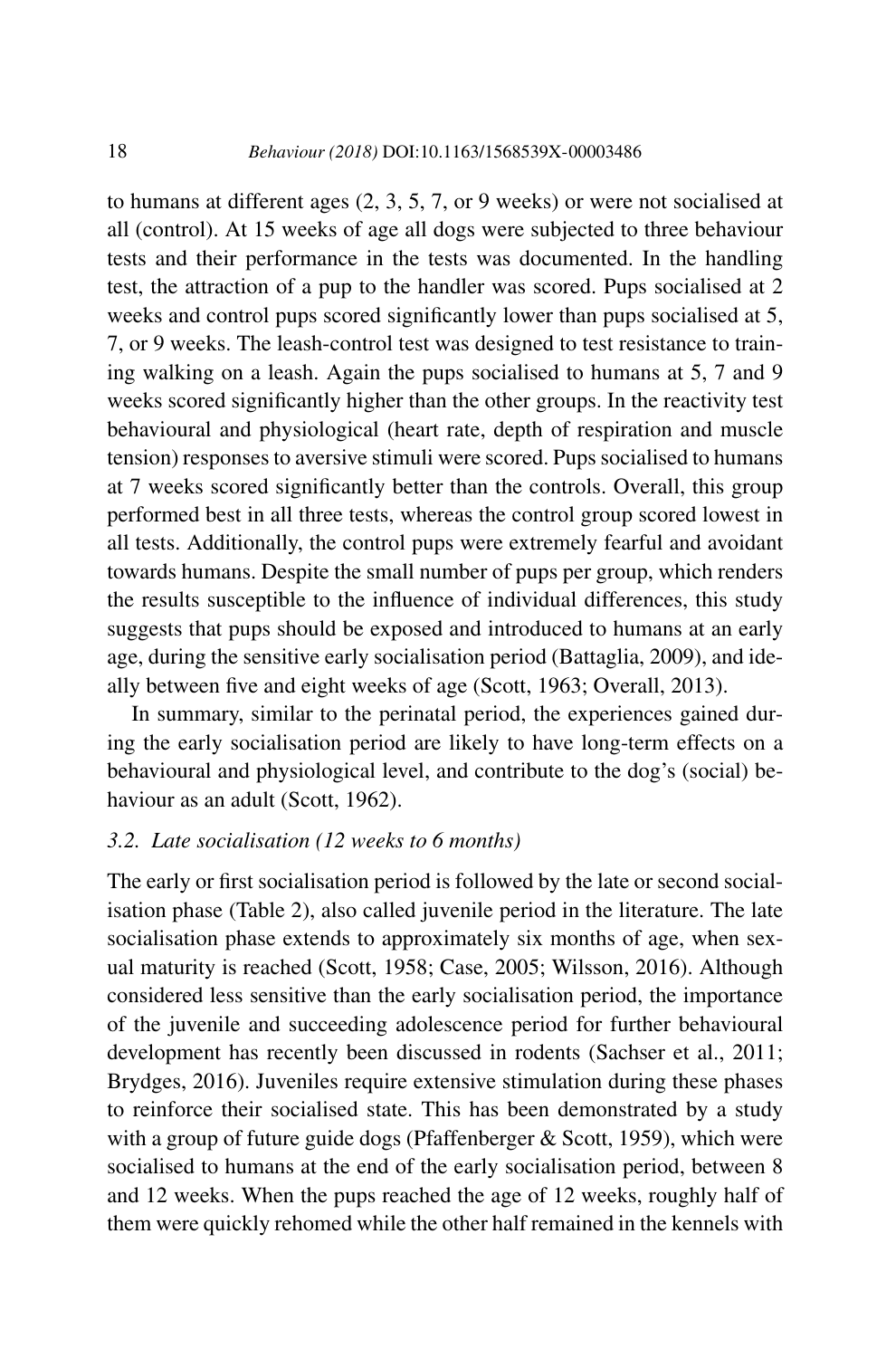conspecifics for 2–11 weeks. The dogs that remained in the kennels received no further reinforcement of socialisation to humans and the results of the study showed that these dogs were more likely to fail as guide dogs, largely due to fear and nervous behaviour. Also, a study on wolves emphasises the complementary function of experiences during the early and late socialisation phase. Young wolves that were socialised to humans until three months of age, but received no further reinforcement until 6 months of age, became fearful of humans and the positive effects achieved during early socialisation seemed to have disappeared. Wolf cubs that were reared and reinforced with human contact until 6 months of age, thus during both the early and late socialisation period, remained fearless of humans even without reinforcement during a subsequent period of over a year (Woolpy & Ginsburg, 1967). In line with these findings, dogs exposed to busy urban environments during the late socialisation period (between three and six months of age) are less likely to develop behavioural disorders in the form of avoidance behaviour and aggression towards unfamiliar people later in life (Appleby et al., 2002). These studies demonstrate the importance of the juvenile and adolescent period, as the behavioural profile of an individual as it was shaped early in life may be confirmed or adjusted during these periods, depending on the degree to which the current environment matches the rearing environment (Sachser et al., 2013; Groothuis & Taborsky, 2015).

#### **4. Synthesis: plasticity and interactions**

The reviewed literature so far confirms that the behaviour of an adult dog is determined to a large extent by the quality of maternal care, its attachment style to its mother, and the variety of both social and non-social stimuli provided during the early and late socialisation period. Insufficient or inadequate stimulation during these periods may increase the risk of developing behavioural disorders as an adult. Although the sensitive periods and motherpup relationship have been presented separately in this review, they interact with each other in a complex manner, and in addition, these interactions are also influenced by genetic variation (Scott & Fuller, 1965). Given the complex interplay of genes and environment, the question can be raised: how reversible or irreversible are the consequences of early life experiences?

The central nervous system remains plastic in adult life, keeping the capacity to modify neural connections based on the interactions with its environment (Kolb et al., 2008), although this capacity for adjustments is sub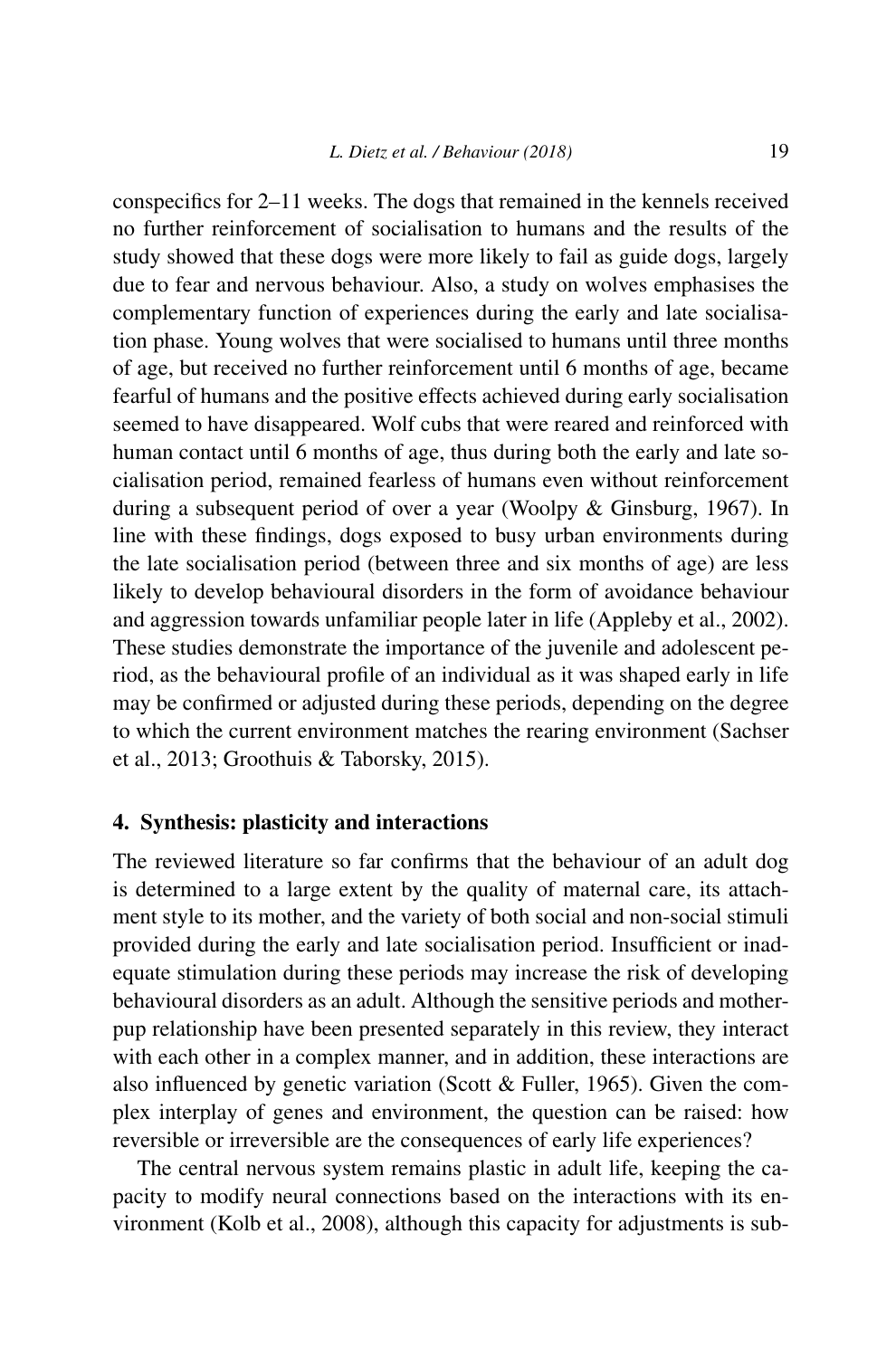stantially smaller than during the sensitive period for socialisation (Knudsen, 2004). Some studies suggest that behaviour can be altered by experiences even later in life. For example, in rats that underwent early maternal separation, the increased neuroendocrine and behavioural stress responsivity could be attenuated by social enrichment after weaning, although the physiological changes in the hypothalamus caused by the early separation could not be reversed (Francis et al., 2002). In monkeys, social contact after 7 months of age in previously socially deprived animals appeared to have positive effects. Mothers that had had some social contact with conspecifics during their development, albeit late in development, appeared more likely to acquire an adequate maternal care style compared to mothers that had been completely socially deprived as an infant (Harlow et al., 1966). However, due to small sample sizes and large individual variation these results remain suggestive.

Whereas some evidence exists for plasticity in behavioural development in rodents (Champagne & Curley, 2005), literature on this matter in dogs remains scarce and is largely anecdotal and based on small sample sizes. In their influential book *Genetics and the Social Behavior of the Dog*, Scott & Fuller (1965) anecdotally describe the case of one mixed breed dog that was raised by humans, isolated from other dogs, and was introduced to her littermates for the first time at the age of nine weeks. Initially the dog appeared fearful, but the littermates showed "playful aggressiveness" and the dog reacted to this. A few days later the effects of poor socialisation in the first weeks of life were no longer apparent. Although the most sensitive window for filial imprinting had passed in this nine week old pup, the early socialisation period extends to twelve weeks, and it has even been suggested that sensitive periods may be prolonged under suboptimal circumstances lacking stimulation (Knudsen, 2004). Scott & Fuller (1965) further describe a group of Beagles that were kept in complete isolation from birth until 16 weeks of age, and thereafter were introduced to unfamiliar conspecifics for the first time. The isolated individuals were repeatedly attacked by the other dogs and seemed unable to develop social relationships. When researchers held play sessions with the isolated dogs, mimicking play-fights, they did manage to elicit play behaviour and after a few days the isolated dogs would respond to the researchers as properly socialised individuals would (Fuller, 1961; in Scott & Fuller, 1965). Besides the possibility of some plasticity in the social behaviour, this study also underlines the importance of play during the sensitive period for socialisation.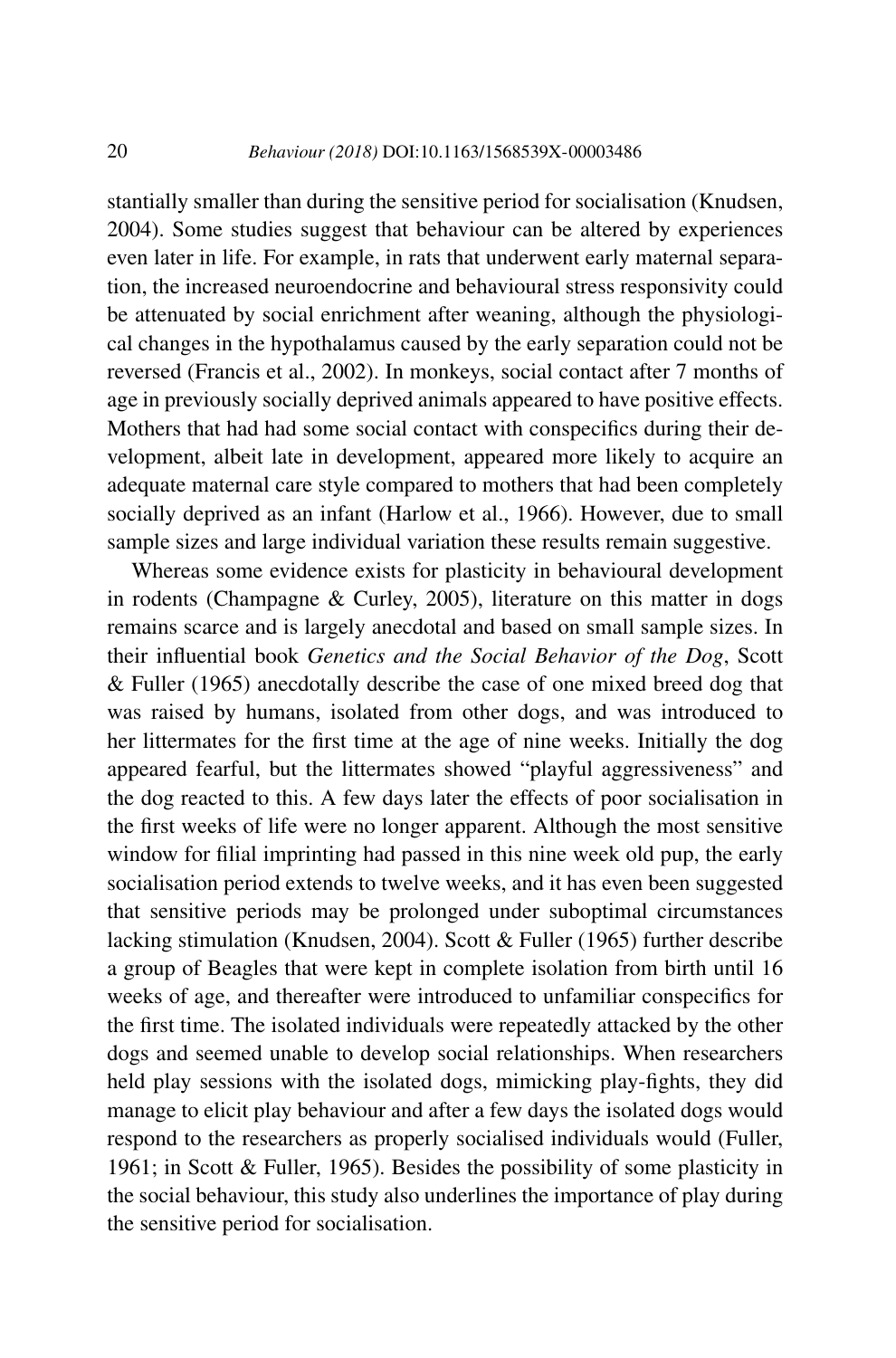

**Figure 1.** Graphical model of factors contributing to an adult dogs' behavioural profile.

In the previous sections we have emphasised the importance of both the early and late socialisation period for a proper behavioural development in dogs. It is clear that interactions between the early and late socialisation period influence the behaviour of these dogs. A poor start in life may be partly compensated by enrichment and proper stimulation later in life, whereas an optimal early environment may be counteracted by later poor experiences. Unfortunately, we cannot derive from the few available anecdotal examples whether counteracting effects of experiences in the late socialisation phase persist throughout adult life. Here, we assume that the adult behavioural profile — including the vulnerability to develop behavioural disorders — is the cumulative sum of experiences during the sensitive periods of early development (Battaglia, 2009; Figure 1). Nevertheless, behavioural profiles may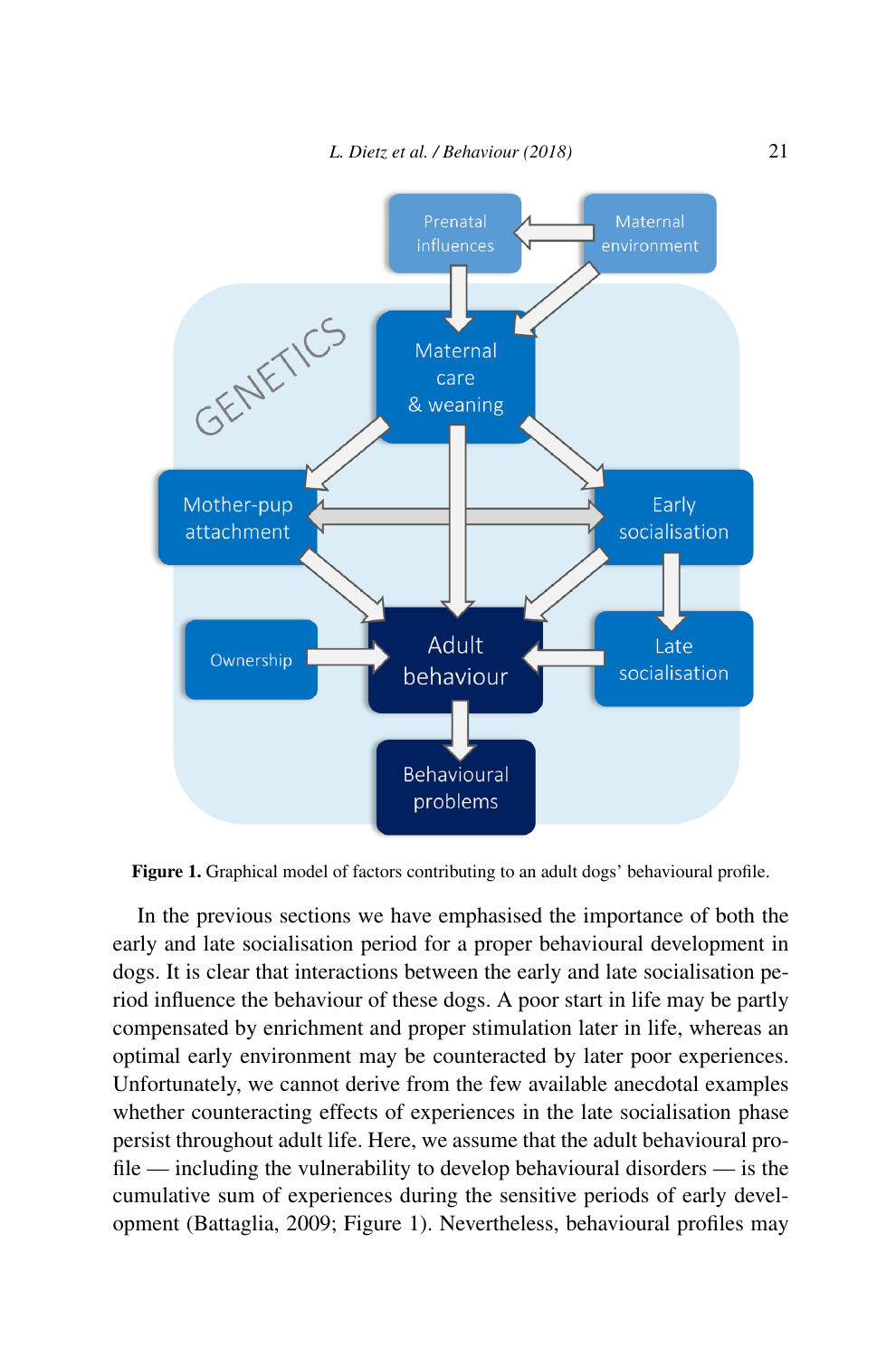remain flexible to a certain degree even into adulthood, thus behavioural disorders may remain treatable and/or reversible given appropriate training and interventions.

#### **5. Implications**

In this review we have summarised and analysed the existing literature on mother-pup attachment and maternal care, early and late socialisation, interactions between these essential components in the early development, and their influence on the development of behaviour and behavioural disorders in domestic dogs. In the following, we list some applied implications of this scientific knowledge for dog breeders and other relevant parties. As we identified major gaps in knowledge on this topic in dogs, we also suggest opportunities for future research.

As discussed in this review, there is now a growing body of evidence that negative or traumatic experiences and/or lack of stimuli in the early development of dog pups may have negative long-term consequences on health and behaviour (Table 3). Pups weaned at six weeks of age show higher morbidity and mortality rates than pups weaned at twelve weeks (Slabbert & Rasa, 1993), and removal from the litter prior to eight weeks of age may cause severe distress (Serpell & Jagoe, 1995) and heighten the risk of behavioural disorders (Pierantoni et al., 2011). Rehoming pups at a later age, however, may also facilitate the development of behavioural disorders. According to a recent survey study, pups that were rehomed between 13 and 16 weeks of age showed a higher prevalence of growling, snapping and avoidance behaviour towards unfamiliar humans after one year of age, compared to pups rehomed between six and eight weeks of age (Jokinen et al., 2017). Therefore, the ideal moment to rehome dog pups may be a balance between biological needs such as a sufficient period of maternal care, and appropriate socialisation to the future environment. It should be noted that pups spend a large part of the sensitive period for socialisation at their breeder, who therefore has the prominent responsibility in the early socialisation process. Breeders should be strongly advised to provide their pups with a sufficient stimulating and variable environment, including social interactions with other dogs and humans, while taking care not to overstimulate the pups (Battaglia, 2009; Howell et al., 2015). A survey study with 48 Belgian dog breeders showed that environmental enrichment with non-social stimuli was provided by only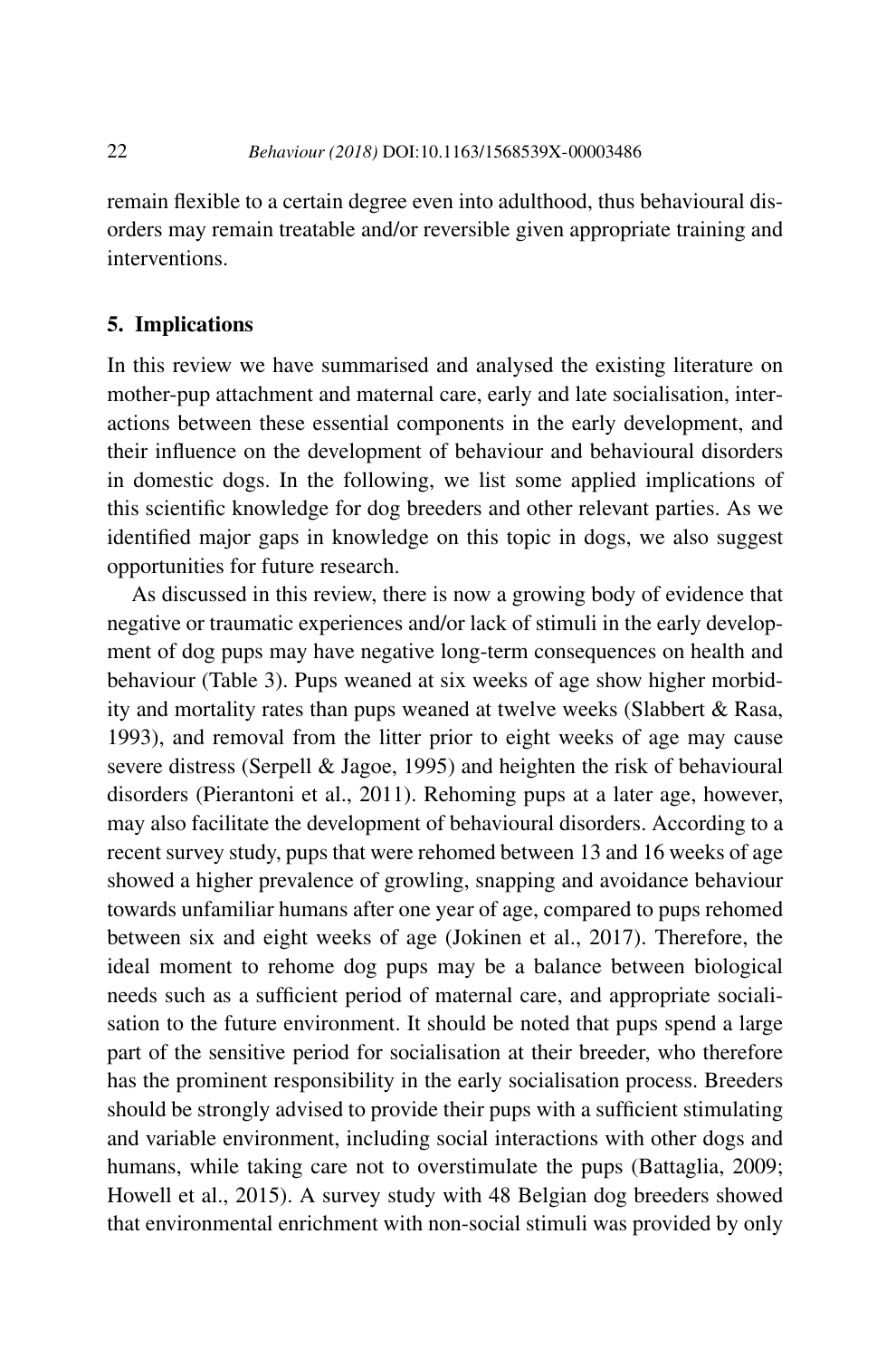### **Table 3.**

Overview of reviewed literature in dogs that provides evidence for the influence of maternal care and the early and late socialisation period on the development of behaviour and behavioural disorders.

| Aggression<br>Early and late socialisation |                                                                                                                                                                      |
|--------------------------------------------|----------------------------------------------------------------------------------------------------------------------------------------------------------------------|
| Appleby et al. (2002)                      | A stimulus-rich environment during the early and late<br>socialisation period is associated with a lower risk of<br>developing aggression towards strangers          |
| Gazzano et al. (2008)                      | Expert advice on raising a pup reduces the risk of<br>developing behavioural disorders                                                                               |
| Gray et al. (2016)                         | Pups from irresponsible breeders have a higher risk of<br>developing aggression                                                                                      |
| Wormald et al. (2016)                      | Restriction of contact with conspecifics is associated<br>with aggressive behaviour as an adult                                                                      |
|                                            | Starting public social exposure at 8 weeks is associated<br>with higher odds of aggressive behaviour as an adult<br>compared to starting public exposure at 18 weeks |
| Jokinen et al. (2017)                      | Rehoming pups at 13 to 16 weeks of age is associated<br>with a higher prevalence of aggressive behaviour than<br>rehoming at 6 to 8 weeks of age                     |
| McMillan (2017)                            | Pups from commercial breeders show more aggression<br>towards dogs and humans                                                                                        |
| Fear and anxiety                           |                                                                                                                                                                      |
| Maternal care                              |                                                                                                                                                                      |
| Pierantoni et al. (2011)                   | Weaning at 30 to 40 days has a higher risk of<br>developing fearful behaviour than weaning at 60 days                                                                |
| Tiira & Lohi (2015)                        | Poor maternal care quality is associated with more<br>fearful behaviour in the adult dog                                                                             |
| Bray et al. (2017b)                        | A ventral nursing style with easy nipple access is<br>associated with more anxiety                                                                                   |
| Early socialisation                        |                                                                                                                                                                      |
| Freedman et al. (1961)                     | Isolation from humans until 14 weeks of age leads to<br>more fearfulness and avoidance towards humans                                                                |
| Appleby et al. (2002)                      | A stimulus-rich environment during the early<br>socialisation period is associated with a lower risk of<br>developing fear towards strangers                         |
| Van Eijk et al. (2006)<br>(unpublished)    | Play enrichment in 6–7-week-old pups results in less<br>fear and anxiety as an adult                                                                                 |
| Pluijmakers et al. (2010)                  | Exposure to various stimuli on video images reduces<br>fear responses in seven to 8-week-old pups                                                                    |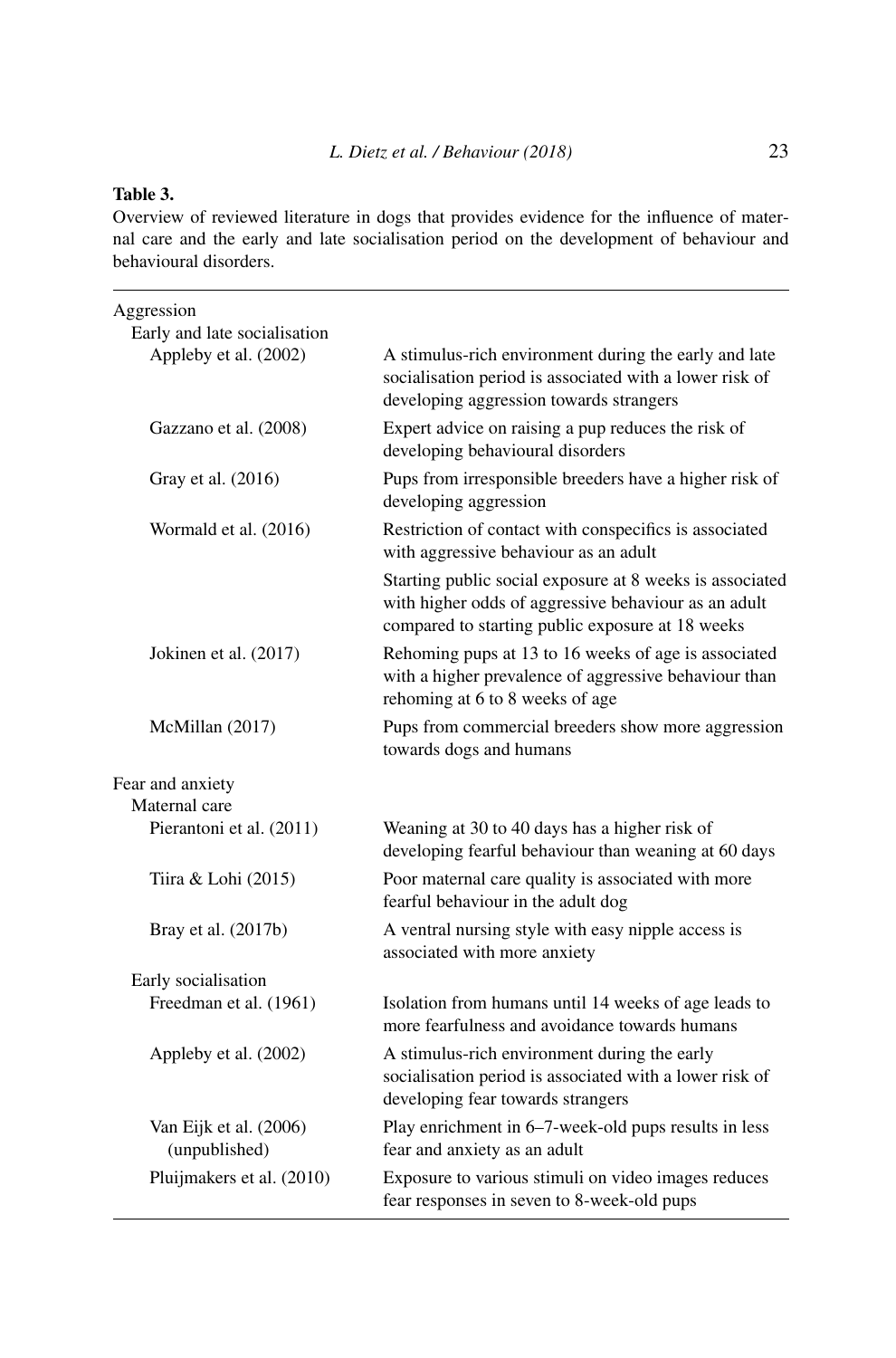#### **Table 3.**

(Continued.)

| Tiira & Lohi (2015)                      | More socialisation experiences between 8 and 12<br>weeks of age reduces the risk of developing fear                                                     |
|------------------------------------------|---------------------------------------------------------------------------------------------------------------------------------------------------------|
| McMillan (2017)                          | Pups from commercial breeders show more aggression<br>towards dogs and humans                                                                           |
| Late socialisation                       |                                                                                                                                                         |
| Pfaffenberger & Scott (1959)             | Lack of reinforcement of socialisation to humans after<br>the early socialisation period increases the risk of<br>developing fear and nervous behaviour |
| Woolpy $&$ Ginburg (1967)                | In wolves, lack of reinforcement of socialisation to<br>humans after 12 weeks of age leads to the development<br>of fear towards humans                 |
| Separation related behaviour             |                                                                                                                                                         |
| Early socialisation                      |                                                                                                                                                         |
| Gray et al. (2016)                       | Pups from irresponsible breeders have a higher risk of<br>developing separation related behavioural problems                                            |
| Vaterlaws-Whiteside &<br>Hartmann (2017) | A socialisation program tailored to the pup's<br>behavioural and physiological development of a pup<br>reduces the risk of separation related behaviour |

a small percentage of the investigated breeders (De Meester et al., 2005). Breeders with less than ten litters appeared to stimulate their pups with inanimate stimuli more than breeders with more than ten litters, although this was still insufficient. In particular exposure to a large variety of unfamiliar locations was seldom provided and is recommended by the authors. A survey with dog owners revealed that almost one-third of dog pups in the United States and Canada are insufficiently exposed to other dogs and humans during the sensitive period for socialisation (Cutler et al., 2017). Recently, a socialisation program was developed tailored to the behavioural and physiological development of a pup during the first six weeks of its life. The program led to reduced separation related behaviour and general anxiety in dogs at the age of eight months, and is therefore recommended for pet dog breeders (Vaterlaws-Whiteside & Hartmann, 2017).

In The Netherlands, breeders are obligated by law to socialise dogs to humans and conspecifics during the sensitive period for socialisation (Article 3.22, Wet Dieren, Besluit houders van dieren). However, imported dogs are not protected by Dutch law, but by the law of their country of origin. The largest puppy trade network in western Europe imports pups from Hungary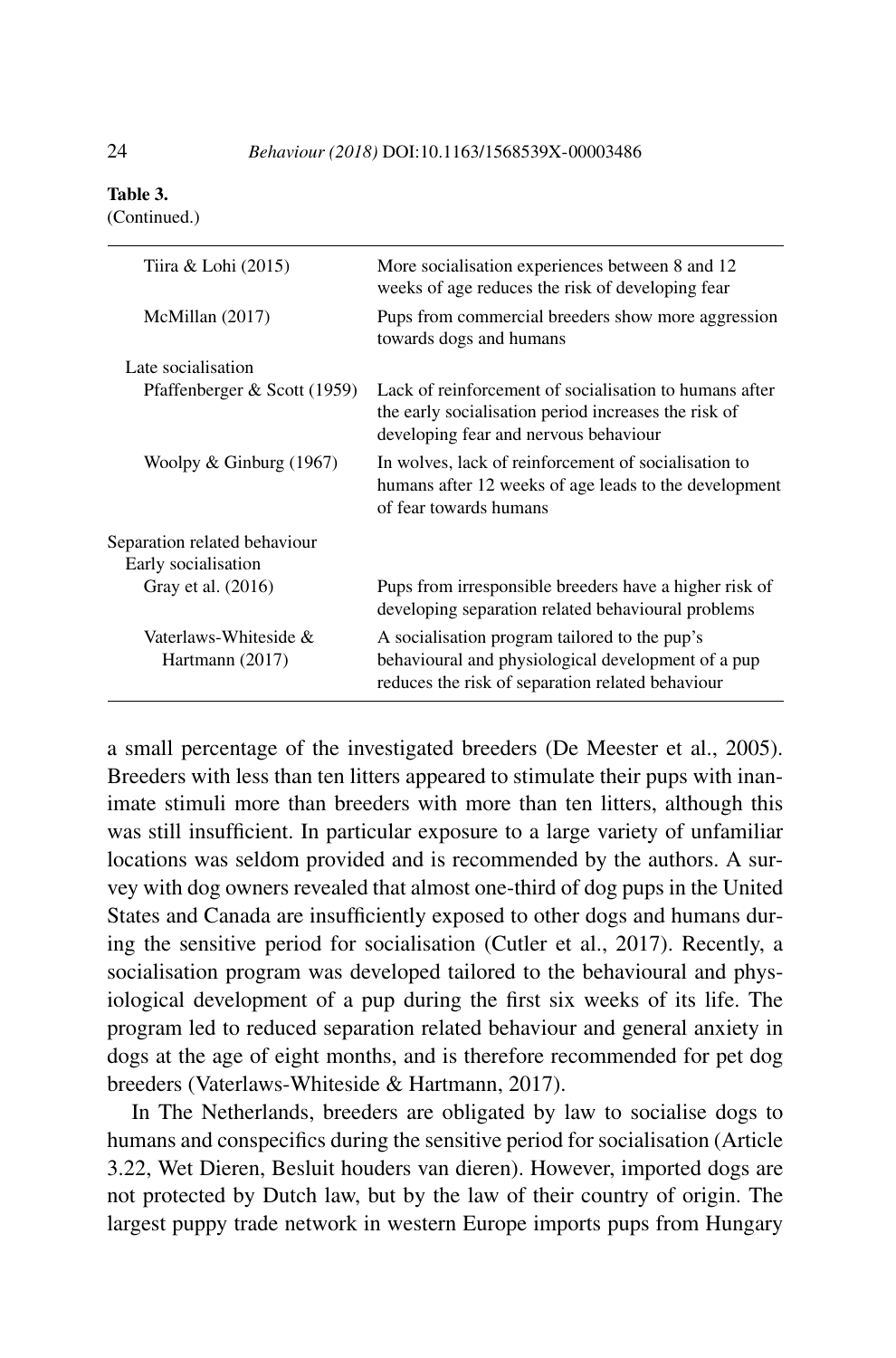and Slovakia (Van Uhm, 2010; Four Paws, 2013). In the Act of Animal Protection in Hungary no guidelines regarding dog breeding or socialisation are mentioned (Zoltán, 2011) and Slovakia has no specific law protecting dog rights (Global Animal Law Project). Alarmingly, the pup's essential behavioural needs and requirements during the socialisation period are often not taken into consideration in puppy farms (Van Uhm, 2010; Four Paws, 2013).

Apart from breeders, veterinarians have an important responsibility in ensuring the appropriate care of breeding dogs (Voith, 2009), as they are usually the first to examine the mother and her just born pups (Howell et al., 2015). Pups raised by owners who received expert advice, e.g., from veterinary behaviourists, are less likely to develop behavioural disorders later in life (Gazzano et al., 2008). Expert advice on dog behaviour and behavioural development therefore appears to be effective in reducing the prevalence of behavioural disorders in the pet dog population, and should be given to owners in a pro-active manner. Ideally, this advice is based on sound scientific findings, however, alarmingly little has been scientifically investigated regarding the early social development of dogs and the mother-pup attachment bond in particular. Lacking in-depth knowledge on dog attachment formation hampers the development of socialisation protocols and adequate advice to breeders and potential dog owners, with serious consequences for the welfare of dogs. Experts in this field univocally agree that more research on this topic is needed, given its relevance for animal welfare and society. Therefore, we have highlighted gaps in knowledge and proposed future research avenues to further investigate what shapes a dog pup during its early life and how to ensure good adaptive capacity and the fulfilment of essential needs.

## **Acknowledgements**

The authors would like to thank the Koninklijke Hondenbescherming for their funding and flexibility, and ir. Ineke van Herwijnen, dr. Bart Houx, dr. Matthijs Schilder and the three reviewers for their comments on this review.

### **References**

Ainsworth, M.D.S. (1978). Patterns of attachment: a psychological study of the strange situation. — Lawrence Erlbaum Associates, Hillsdale, NJ.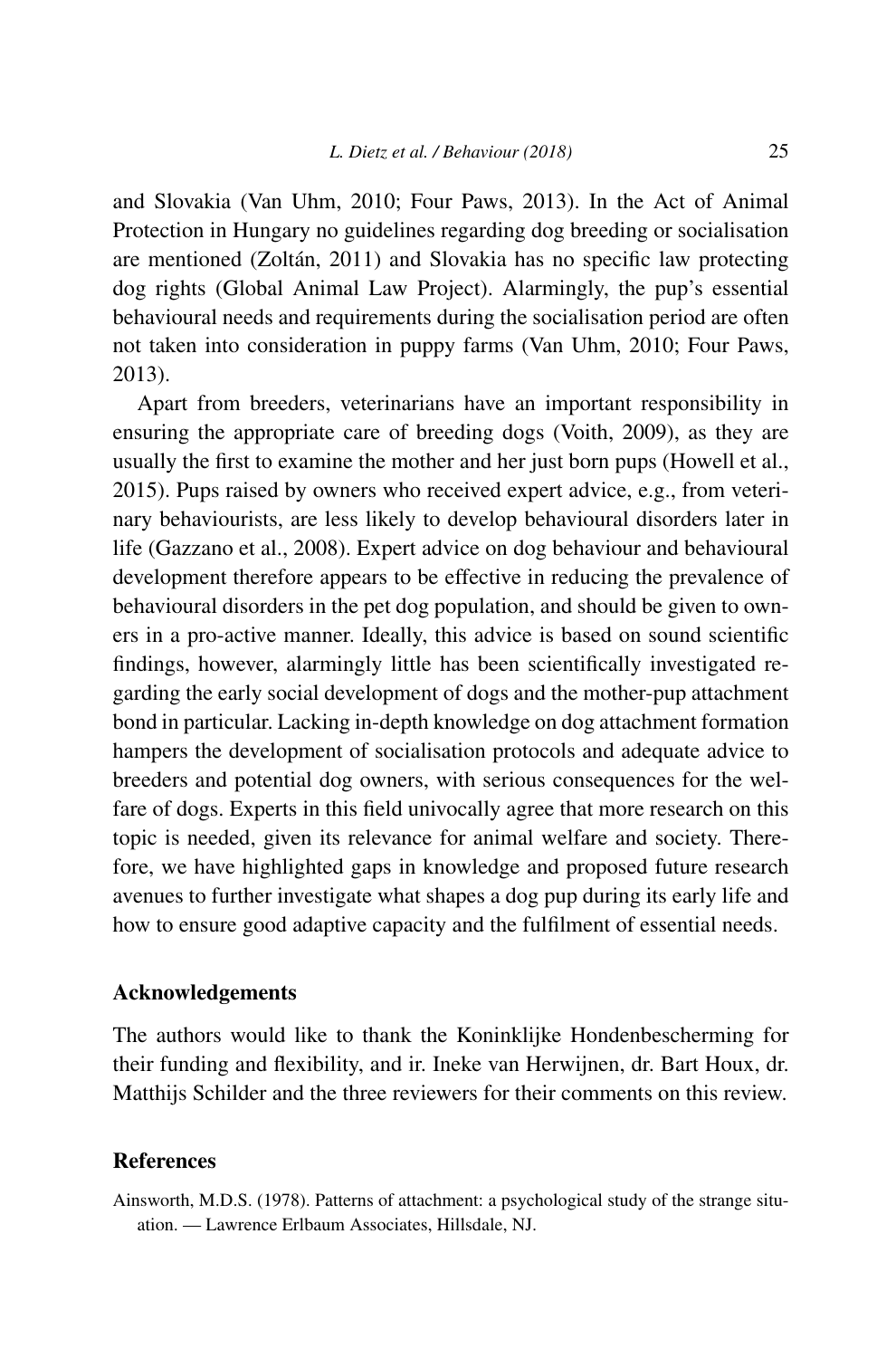- Appleby, D.L., Bradshaw, J.W.S. & Casey, R.A. (2002). Relationship between aggressive and avoidance behaviour by dogs and their experience in the first six months of life. — Vet. Rec. 150: 434-438.
- Bamberger, M. & Houpt, K.A. (2006). Signalment factors, comorbidity, and trends in behavior diagnoses in dogs: 1,644 cases (1991–2001). — J. Am. Vet. Med. Ass. 229: 1591-1601.
- Battaglia, C.L. (2009). Periods of early development and the effects of stimulation and social experiences in the canine. — J. Vet. Behav. Clin. Appl. Res. 4: 203-210.
- Beetz, A., Uvnäs-Moberg, K., Julius, H. & Kotrschal, K. (2012). Psychosocial and psychophysiological effects of human-animal interactions: the possible role of oxytocin. — Front. Psychol. 3: 234.
- Blakemore, S.J. & Mills, K.L. (2014). Is adolescence a sensitive period for sociocultural processing? — Annu. Rev. Psychol. 65: 187-207.
- Bolhuis, J.J. (1991). Mechanisms of avian imprinting: a review. Biol. Rev. 66: 303-345.
- Bos, P.A. (2016). The endocrinology of human caregiving and its intergenerational transmission. — Dev. Psychopathol.: 1-29.
- Bowlby, J. (1958). The nature of the child's tie to his mother. Int. J. Psycho-anal. 39: 350.
- Bowlby, J. (1973). Attachment and loss, Vol. 2: separation: anxiety and anger. Basic Books, New York, NY.
- Bowlby, J. (1982). Attachment and loss: retrospect and prospect. Am. J. Orthopsychol. 52: 664.
- Bray, E.E., Sammel, M.D., Cheney, D.L., Serpell, J.A. & Seyfarth, R.M. (2017a). Characterizing early maternal style in a population of guide dogs. — Front. Psychol. 8: 175.
- Bray, E.E., Sammel, M.D., Cheney, D.L., Serpell, J.A. & Seyfarth, R.M. (2017b). Effects of maternal investment, temperament, and cognition on guide dog success. — Proc. Natl. Acad. Sci. USA 114: 9128-9133.
- Bretherton, I. (1992). The origins of attachment theory: John Bowlby and Mary Ainsworth. Dev. Psychol. 28: 759.
- Brydges, N.M. (2016). Pre-pubertal stress and brain development in rodents. Curr. Opin. Behav. Sci. 7: 8-14.
- Caldji, C., Tannenbaum, B., Sharma, S., Francis, D., Plotsky, P.M. & Meaney, M.J. (1998). Maternal care during infancy regulates the development of neural systems mediating the expression of fearfulness in the rat. — Proc. Natl. Acad. Sci. USA 95: 5335-5340.
- Capitanio, J.P., Mendoza, S.P., Mason, W.A. & Maninger, N. (2005). Rearing environment and hypothalamic-pituitary-adrenal regulation in young rhesus monkeys (*Macaca mulatta*). — Dev. Psychobiol. 46: 318-330.
- Carter, C.S. (1998). Neuroendocrine perspectives on social attachment and love. Psychoneuroendocrinology 23: 779-818.
- Case, L.P. (2005). The dog: its behavior, nutrition and health, 2nd edn. Blackwell, Oxford.
- Champagne, F.A., Francis, D.D., Mar, A. & Meaney, M.J. (2003). Variations in maternal care in the rat as a mediating influence for the effects of environment on development. — Phys. Behav. 79: 359-371.
- Champagne, F.A. & Curley, J.P. (2005). How social experiences influence the brain. Curr. Opin. Neurobiol. 15: 704-709.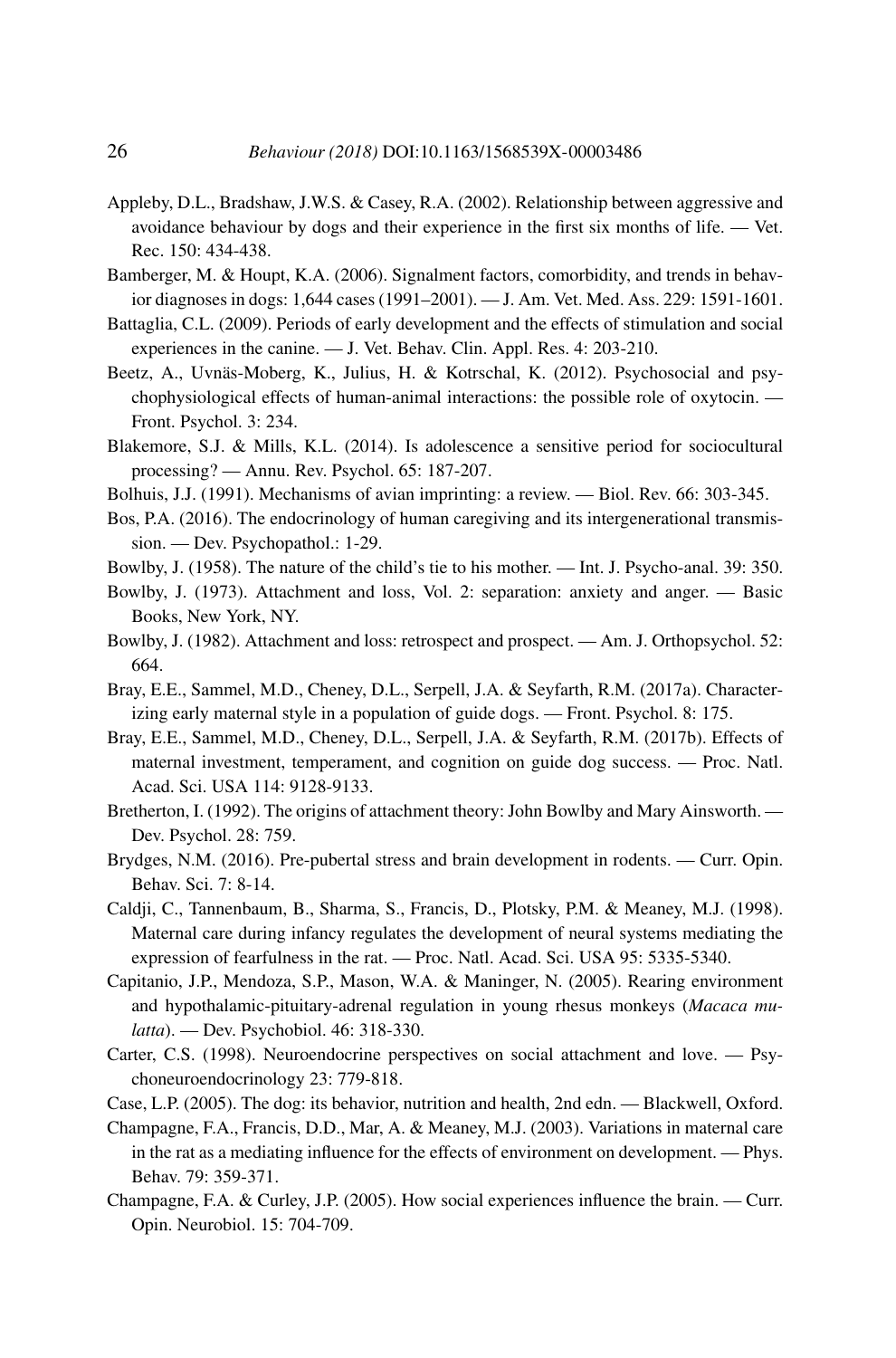- Champagne, D.L., Bagot, R.C., van Hasselt, F., Ramakers, G., Meaney, M.J., De Kloet, E.R., Joëls, M. & Krugers, H. (2008). Maternal care and hippocampal plasticity: evidence for experience-dependent structural plasticity, altered synaptic functioning, and differential responsiveness to glucocorticoids and stress. — J. Neurosci. 28: 6037-6045.
- Coppinger, R. & Coppinger, L. (2001). Dogs: a startling new understanding of canine origin, behavior & evolution. — Simon and Schuster, New York, NY.
- Cutler, J.H., Coe, J.B. & Niel, L. (2017). Puppy socialization practices of a sample of dog owners from across Canada and the United States. — J. Am. Vet. Med. Ass. 251: 1415- 1423.
- Czerwinski, V.H., Hynd, P.I., Smith, B.P. & Hazel, S.J. (2014). Maternal care differs between litters of labradors: a pilot study. — J. Vet. Behav. Clin. Appl. Res. 9: e16-e17.
- Czerwinski, V.H., Smith, B.P., Hynd, P.I. & Hazel, S.J. (2016). The influence of maternal care on stress-related behaviors in domestic dogs: what can we learn from the rodent literature? — J. Vet. Behav. Clin. Appl. Res. 14: 52-59.
- De Kloet, E.R., Joëls, M. & Holsboer, F. (2005). Stress and the brain: from adaptation to disease. — Nature Rev. Neurosci. 6: 463-475.
- De Meester, R., Moons, C., van Bree, H. & Coopman, F. (2005). Critical evaluation of the environment in Belgian dog breeding kennels during the puppies' socialization period. — Vlaams Diergeneesk. Tijdschr. 74: 364-374.
- Dehasse, J. (1994). Sensory, emotional and social development of the young dog. Bull. Vet. Clin. Ethol. 2: 6-29.
- Denenberg, S., Landsberg, G.M., Horwitz, D. & Seksel, K. (2005). A comparison of cases referred to behaviorists in three different countries. — In: Current issues and research in veterinary behavioral medicine, proceedings 5th IVBM. Purdue University Press, West Lafayette, IN, p. 56-62.
- Elliot, O. & Scott, J.P. (1961). The development of emotional distress reactions to separation, in puppies. — J. Gen. Psychol. 99: 3-22.
- Francis, D.D., Diorio, J., Plotsky, P.M. & Meaney, M.J. (2002). Environmental enrichment reverses the effects of maternal separation on stress reactivity. — J. Neurosci. 22: 7840- 7843.
- Freedman, D.G., King, J.A. & Elliot, O. (1961). Critical period in the social development of dogs. — Science 133: 1016-1017.
- FOUR PAWS International (2013). Puppy trade in Europe: research on the impact of illegal businesses on the market, on consumers, on the one-health concept and on animal welfare. Available online at [http://www.vier-pfoten.eu/files/EPO/Materials\\_conf/Puppy\\_](http://www.vier-pfoten.eu/files/EPO/Materials_conf/Puppy_Trade_in_Europe/REPORT_EUROPEAN_PUPPY_TRADE.pdf) [Trade\\_in\\_Europe/REPORT\\_EUROPEAN\\_PUPPY\\_TRADE.pdf](http://www.vier-pfoten.eu/files/EPO/Materials_conf/Puppy_Trade_in_Europe/REPORT_EUROPEAN_PUPPY_TRADE.pdf) (accessed 22 February 2018).
- Foyer, P., Wilsson, E. & Jensen, P. (2016). Levels of maternal care in dogs affect adult offspring temperament. — Sci. Rep. 6: 19253.
- Fox, M.W. (1971a). Integrative development of brain and behavior in the dog. University of Chicago Press, Chicago, IL, USA.
- Fox, M.W. (1971b). Behaviour of wolves dogs and related canids. Dogwise Publishing, Wenatchee, WA.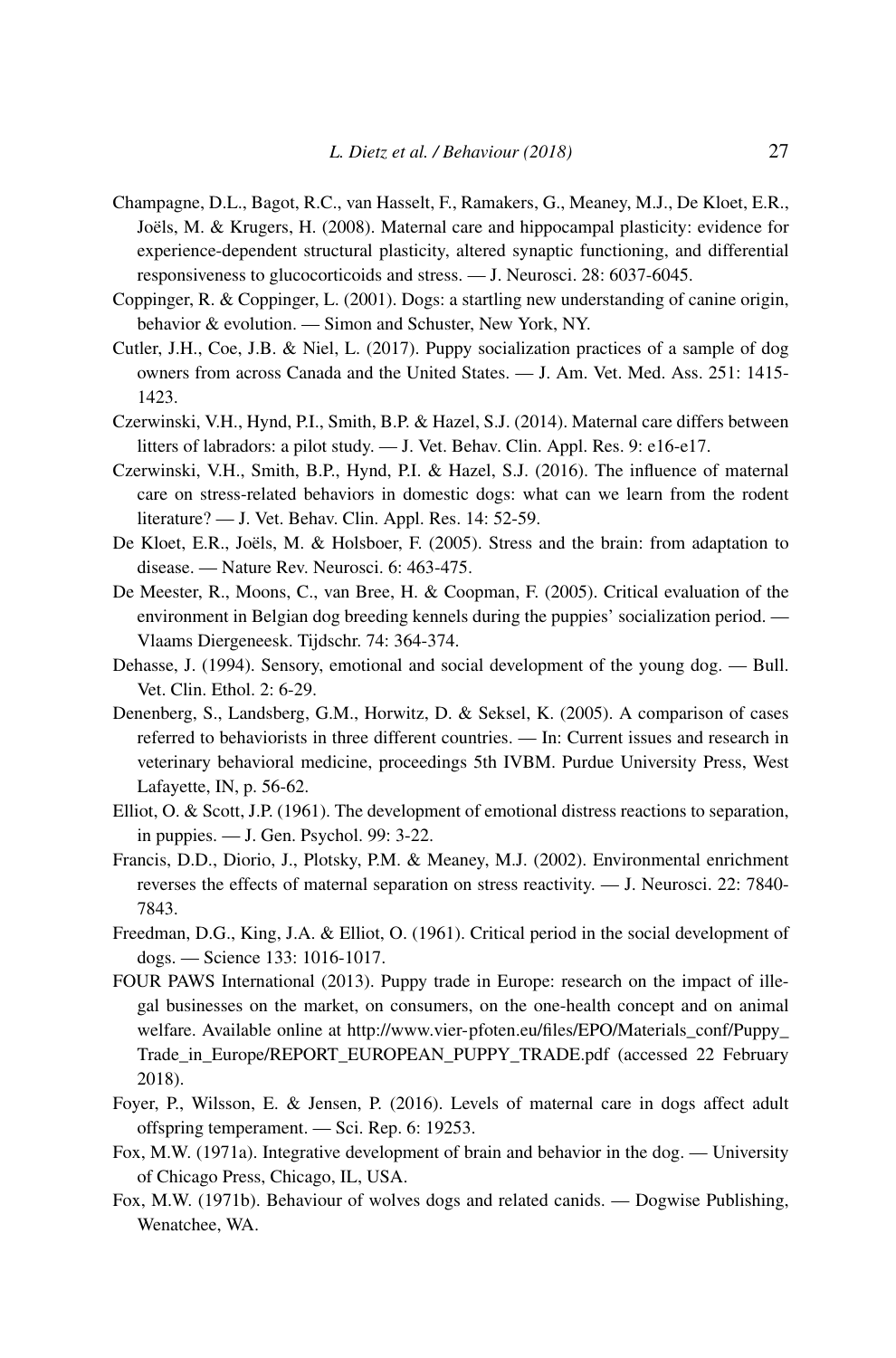- Fox, M.W. & Stelzner, D. (1966). Behavioural effects of differential early experience in the dog. — Anim. Behav. 14: 273-281.
- Fox, M.W. & Stelzner, D. (1967). The effects of early experience on the development of inter and intraspecies social relationships in the dog. — Anim. Behav. 15: 377-386.
- Fuller, J.L. (1961). Effects of experimental deprivation upon behavior in animals. In: Proc. 3rd world cong. psychiatry. Montreal, p. 223-227.
- Gácsi, M., Topál, J., Miklósi, Á., Dóka, A. & Csányi, V. (2001). Attachment behavior of adult dogs (*Canis familiaris*) living at rescue centers: forming new bonds. — J. Comp. Psychol. 115: 423.
- Gazzano, A., Mariti, C., Alvares, S., Cozzi, A., Tognetti, R. & Sighieri, C. (2008). The prevention of undesirable behaviors in dogs: effectiveness of veterinary behaviorists' advice given to puppy owners. — J. Vet. Behav. Clin. Appl. Res. 3: 125-133.
- Global Animal Law Project. Available online at [https://www.globalanimallaw.org/database/](https://www.globalanimallaw.org/database/national/slovakia/) [national/slovakia/](https://www.globalanimallaw.org/database/national/slovakia/) (accessed 22 February 2018).
- Goldsmith, H.H. & Alansky, J.A. (1987). Maternal and infant temperamental predictors of attachment: a meta-analytic review. — J. Consult. Clin. Psychol. 55: 805.
- Gray, R., Douglas, C., Butler, S. & Serpell, J. (2016). Do puppies from "puppy farms" show more temperament and behavioural problems than if acquired from other sources - using CBARQ to assess. — Presented at British Society of Animal Science "Annual Conference", Chester, UK.
- Groothuis, T.G. & Taborsky, B. (2015). Introducing biological realism into the study of developmental plasticity in behaviour. — Front. Zool. 12: S6.
- Grossmann, K., Grossmann, K.E., Spangler, G., Suess, G. & Unzner, L. (1985). Maternal sensitivity and newborns' orientation responses as related to quality of attachment in northern Germany. — Monogr. Soc. Res. Child Dev. 50: 233-256.
- Guardini, G., Mariti, C., Bowen, J., Fatjó, J., Ruzzante, S., Martorell, A., Sighieri, C. & Gazzano, A. (2016). Influence of morning maternal care on the behavioural responses of 8-week-old beagle puppies to new environmental and social stimuli. — Appl. Anim. Behav. Sci. 181: 137-144.
- Gubernick, D.J. (1981). Parent and infant attachment in mammals. In: Parental care in mammals (Gubernick, D. & Klopfer, P., eds). Plenum, New York, NY, p. 243-305.
- Handlin, L., Nilsson, A., Ejdebäck, M., Hydbring-Sandberg, E. & Uvnäs-Moberg, K. (2012). Associations between the psychological characteristics of the human–dog relationship and oxytocin and cortisol levels. — Anthrozoös 25: 215-228.
- Harlow, H.F. & Harlow, M.K. (1965). The affectional systems. In: Behavior of nonhuman primates: modern research trends 2: 287-334.
- Harlow, H.F. & Zimmermann, R.R. (1959). Affectional response in the infant monkey. Science 130: 421-432.
- Harlow, H.F., Harlow, M.K., Dodsworth, R.O. & Arling, G.L. (1966). Maternal behavior of rhesus monkeys deprived of mothering and peer associations in infancy. — Proc. Am. Phil. Soc. 110: 58-66.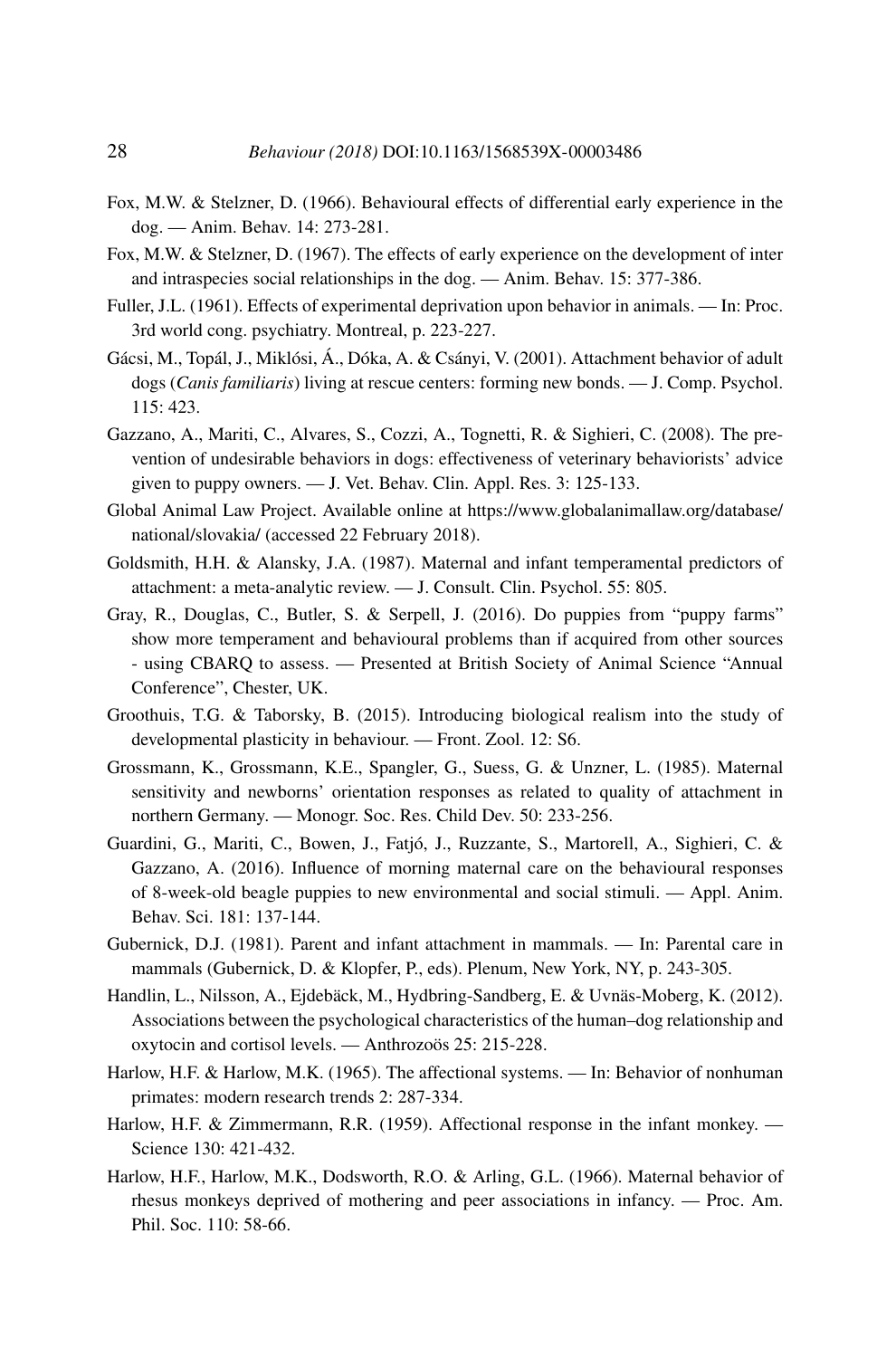- Harlow, H.F., Harlow, M.K. & Suomi, S.J. (1971). From thought to therapy. Lessons from a primate laboratory. How investigation of the learning capability of rhesus monkeys has led to the study of their behavioral abnormalities and rehabilitation. — Am. Sci. 59: 538-549.
- HAS Hogeschool, Den Bosch & Faculteit Diergeneeskunde, Utrecht (2015). Feiten en cijfers van de gezelschapsdierensector. Available online at<http://edepot.wur.nl/361828> (accessed 22 February 2018).
- Hol, T., Van den Berg, C.L., Van Ree, J.M. & Spruijt, B.M. (1999). Isolation during the play period in infancy decreases adult social interactions in rats. — Behav. Brain Res. 100: 91-97.
- Houpt, K.A. (2007). Genetics of canine behavior. Acta Vet. Brno 76: 431-444.
- Howell, T.J., King, T. & Bennett, P.C. (2015). Puppy parties and beyond: the role of early age socialization practices on adult dog behavior. — Vet. Med. Res. Rep.: 6.
- Jagoe, A. & Serpell, J. (1996). Owner characteristics and interactions and the prevalence of canine behaviour problems. — Appl. Anim. Behav. Sci. 47: 31-42.
- Jokinen, O., Appleby, D., Sandbacka-Saxén, S., Appleby, T. & Valros, A. (2017). Homing age influences the prevalence of aggressive and avoidance-related behaviour in adult dogs. — Appl. Anim. Behav. Sci. 195: 87-92.
- Kaufman, C.I. & Rosenblum, L.A. (1967). The reaction to separation in infant monkeys: anaclitic depression and conservation-withdrawal. — Psychosomat. Med. 29: 648-675.
- Klinghammer, E. & Goodmann, P.A. (1987). Socialization and management of wolves in captivity. — In: Man and wolf: advances, issues, and problems in captive wolf research (Frank, H., ed.). Kluwer, Dordrecht, p. 31-61.
- Knudsen, E.I. (2004). Sensitive periods in the development of the brain and behavior. J. Cogn. Neurosci. 16: 1412-1425.
- Kolb, B., Gibb, R., Stuss, D., Winocur, G. & Robertson, I. (2008). Principles of neuroplasticity and behaviour. — In: Cognitive neurorehabilitation, second edition: evidence and application (Stuss, D., Winocur, G. & Robertson, I., eds). Cambridge University Press, Cambridge, p. 6-21.
- Lambert, K., Coe, J., Niel, L., Dewey, C. & Sargeant, J.M. (2015). A systematic review and meta-analysis of the proportion of dogs surrendered for dog-related and owner-related reasons. — Prev. Vet. Med. 118: 148-160.
- Lindsay, S.R. (2013). Handbook of applied dog behavior and training, adaptation and learning. — Wiley, New York, NY.
- Liu, D., Diorio, J., Tannenbaum, B., Caldji, C., Francis, D., Freedman, A., Sharma, S., Pearson, D., Plotsky, P.M. & Meaney, M.J. (1997). Maternal care, hippocampal glucocorticoid receptors, and hypothalamic-pituitary-adrenal responses to stress. — Science 277: 1659- 1662.
- Liu, D., Diorio, J., Day, J.C., Francis, D.D. & Meaney, M.J. (2000). Maternal care, hippocampal synaptogenesis and cognitive development in rats. — Nature Neurosci. 3: 799-806.
- Lorenz, K. (1935). Der Kumpan in der Umwelt des Vogels. J. Ornithol. 83: 289-413.
- Lupien, S.J., McEwen, B.S., Gunnar, M.R. & Heim, C. (2009). Effects of stress throughout the lifespan on the brain, behaviour and cognition. — Nature Rev. Neurosci. 10: 434-445.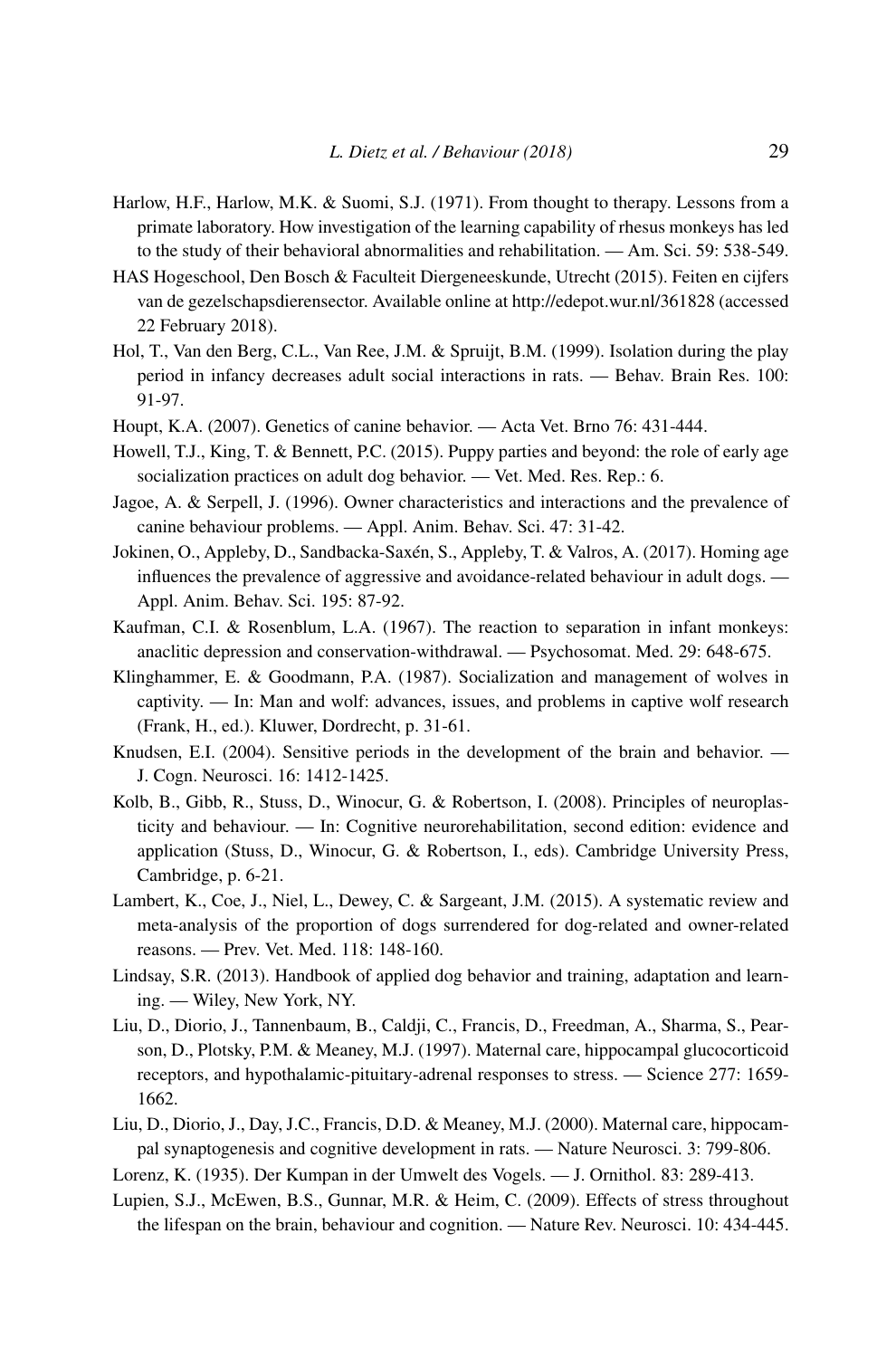- Macrì, S. & Würbel, H. (2006). Developmental plasticity of HPA and fear responses in rats: a critical review of the maternal mediation hypothesis. — Horm. Behav. 50: 667-680.
- Main, M. & Solomon, J. (1990). Procedures for identifying infants as disorganised/disoriented during the Ainsworth Strange Situation. — In: Attachment in the preschool years: theory, research, and intervention 1: 121-160.
- Mariti, C., Carlone, B., Ricci, E., Sighieri, C. & Gazzano, A. (2014). Intraspecific attachment in adult domestic dogs (*Canis familiaris*): preliminary results. — Appl. Anim. Behav. Sci. 152: 64-72.
- McCabe, B.J. (2013). Imprinting. Wiley Interdisc. Rev.: Cogn. Sci. 4: 375-390.
- McMillan, F.D. (2017). Behavioral and psychological outcomes for dogs sold as puppies through pet stores and/or born in commercial breeding establishments: current knowledge and putative causes. — J. Vet. Behav. Clin. Appl. Res. 19: 14-26.
- Meaney, M.J., Tannenbaum, B., Francis, D., Bhatnagar, S., Shanks, N., Viau, V., O'Donnell, D. & Plotsky, P.M. (1994). Early environmental programming hypothalamic-pituitaryadrenal responses to stress. — Semin. Neurosci. 6: 247-259.
- Meaney, M.J., Aitken, D.H., Bodnoff, S.R., Iny, L.J., Tatarewicz, J.E. & Sapolsky, R.M. (2013). Reprinted article: early postnatal handling alters glucocorticoid receptor concentrations in selected brain regions. — Behav. Neurosci. 125: 637-641.
- Morrow, M., Ottobre, J., Ottobre, A., Neville, P., St-Pierre, N., Dreschel, N. & Pate, J.L. (2015). Breed-dependent differences in the onset of fear-related avoidance behavior in puppies. — J. Vet. Behav. Clin. Appl. Res. 10: 286-294.
- Nagasawa, M., Shibata, Y., Yonezawa, A., Morita, T., Kanai, M., Mogi, K. & Kikusui, T. (2014). The behavioral and endocrinological development of stress response in dogs. — Dev. Psychobiol. 56: 726-733.
- Nagasawa, M., Mitsui, S., En, S., Ohtani, N., Ohta, M., Sakuma, Y., Onaka, T., Mogi, K. & Kikusui, T. (2015). Oxytocin-gaze positive loop and the coevolution of human-dog bonds. — Science 348: 333-336.
- Nelson, E.E. & Panksepp, J. (1998). Brain substrates of infant–mother attachment: contributions of opioids, oxytocin, and norepinephrine. — Neurosci. Biobehav. Rev. 22: 437-452.
- Overall, K. (2013). Manual of clinical behavioral medicine for dogs and cats. Elsevier Health Sciences, Amsterdam.
- Pal, S.K. (2005). Parental care in free-ranging dogs, *Canis familiaris*. Appl. Anim. Behav. Sci. 90: 31-47.
- Pal, S.K. (2008). Maturation and development of social behaviour during early ontogeny in free-ranging dog puppies in West Bengal, India. — Appl. Anim. Behav. Sci. 111: 95-107.
- Palestrini, C., Previde, E.P., Spiezio, C. & Verga, M. (2005). Heart rate and behavioural responses of dogs in the Ainsworth's Strange Situation: a pilot study. — Appl. Anim. Behav. Sci. 94: 75-88.
- Pfaffenberger, C.J. & Scott, J.P. (1959). The relationship between delayed socialization and trainability in guide dogs. — J. Gen. Psychol. 95: 145-155.
- Pierantoni, L., Albertini, M. & Pirrone, F. (2011). Prevalence of owner-reported behaviours in dogs separated from the litter at two different ages. — Vet. Rec. 169: 468.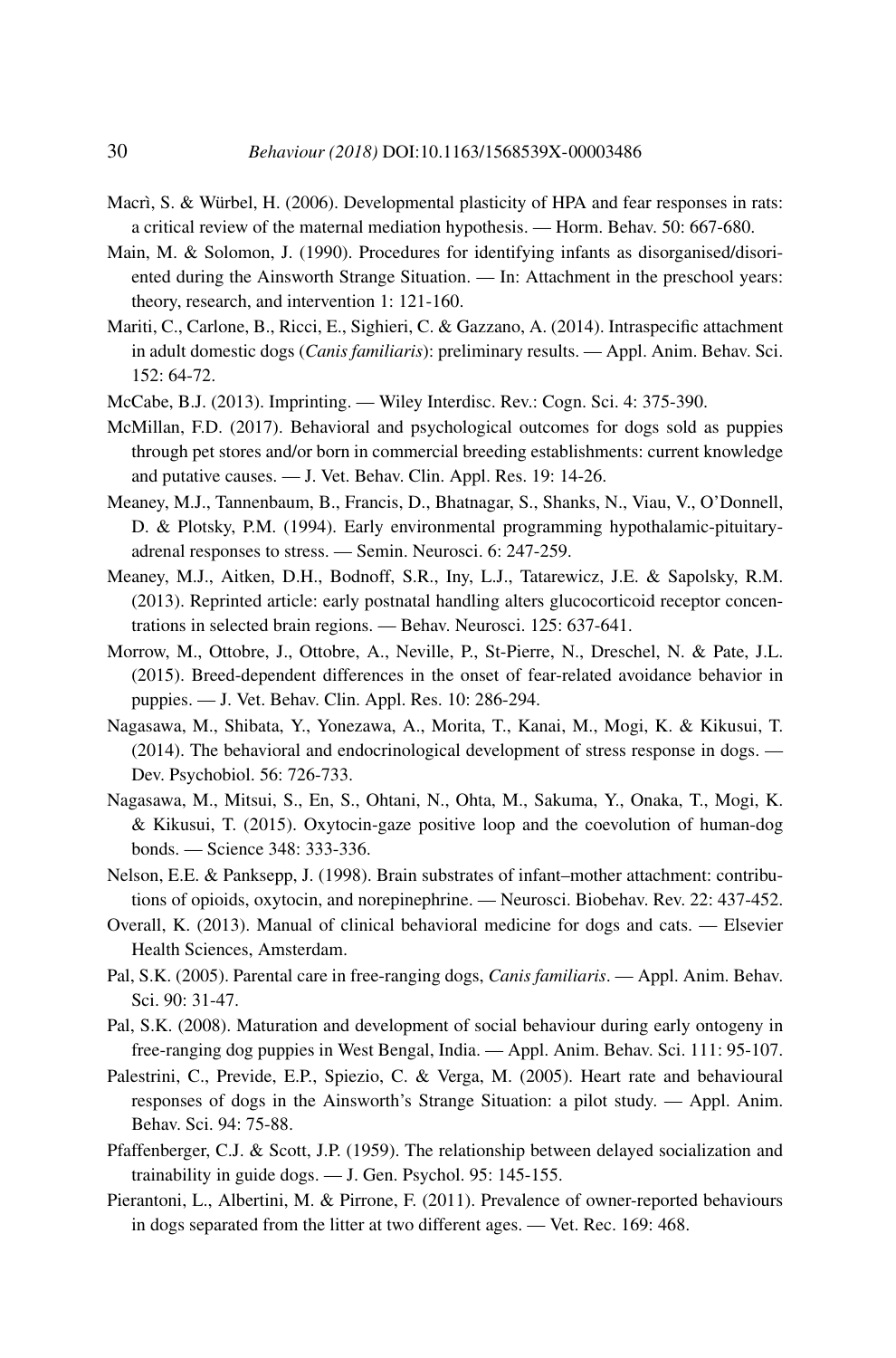- Pluijmakers, J.J., Appleby, D.L. & Bradshaw, J.W. (2010). Exposure to video images between 3 and 5 weeks of age decreases neophobia in domestic dogs. — Appl. Anim. Behav. Sci. 126: 51-58.
- Previde, E.P., Ghirardelli, G., Marshall-Pescini, S. & Valsecchi, P. (2009). Intraspecific attachment in domestic puppies (*Canis familiaris*). — J. Vet. Behav. Clin. Appl. Res. 4: 89-90.
- Rheingold, H.L. (1963). Maternal behavior in the dog. In: Maternal behavior in mammals (Rheingold, H.L., ed.). Wiley, New York, NY, p. 169-202.
- Rilling, J.K. & Young, L.J. (2014). The biology of mammalian parenting and its effect on offspring social development. — Science 345: 771-776.
- Rincón-Cortés, M. & Sullivan, R.M. (2014). Early life trauma and attachment: immediate and enduring effects on neurobehavioral and stress axis development. — Front. Endocrinol. 5: 33.
- Romero, T., Nagasawa, M., Mogi, K., Hasegawa, T. & Kikusui, T. (2014). Oxytocin promotes social bonding in dogs. — Proc. Natl. Acad. Sci. USA 111: 9085-9090.
- Rooney, N.J., Clark, C.C. & Casey, R.A. (2016). Minimizing fear and anxiety in working dogs: a review. — J. Vet. Behav. Clin. Appl. Res. 16: 53-64.
- Roth, T.L. & David Sweatt, J. (2011). Annual research review: epigenetic mechanisms and environmental shaping of the brain during sensitive periods of development. — J. Child Psychol. Psychiatr. 52: 398-408.
- Sachser, N., Hennessy, M.B. & Kaiser, S. (2011). Adaptive modulation of behavioural profiles by social stress during early phases of life and adolescence. — Neurosci. Biobehav. Rev. 35: 1518-1533.
- Sachser, N., Kaiser, S. & Hennessy, M.B. (2013). Behavioural profiles are shaped by social experience: when, how and why. — Phil. Trans. Roy. Soc. Lond. B: Biol. Sci. 368: 20120344.
- Sanchez, M.M., Ladd, C.O. & Plotsky, P.M. (2001). Early adverse experience as a developmental risk factor for later psychopathology: evidence from rodent and primate models. — Dev. Psychopathol. 13: 419-449.
- Sapolsky, R.M. & Meaney, M.J. (1986). Maturation of the adrenocortical stress response: neuroendocrine control mechanisms and the stress hyporesponsive period. — Brain Res. Rev. 11: 65-76.
- Schöberl, I., Beetz, A., Solomon, J., Wedl, M., Gee, N. & Kotrschal, K. (2016). Social factors influencing cortisol modulation in dogs during a strange situation procedure. — J. Vet. Behav. Clin. Appl. Res. 11: 77-85.
- Scott, J.P. (1958). Critical periods in the development of social behavior in puppies. Psychosom. Med. 20: 42-54.
- Scott, J.P. (1962). Critical periods in behavioral development. Science 138: 949-958.
- Scott, J.P. (1963). The process of primary socialization in canine and human infants. Monogr. Soc. Res. Child Dev. 28: 1-47.
- Scott, J.P. & Fuller, J.L. (1965). Genetics and the social behavior of the dog. University of Chicago Press, Chicago, IL.